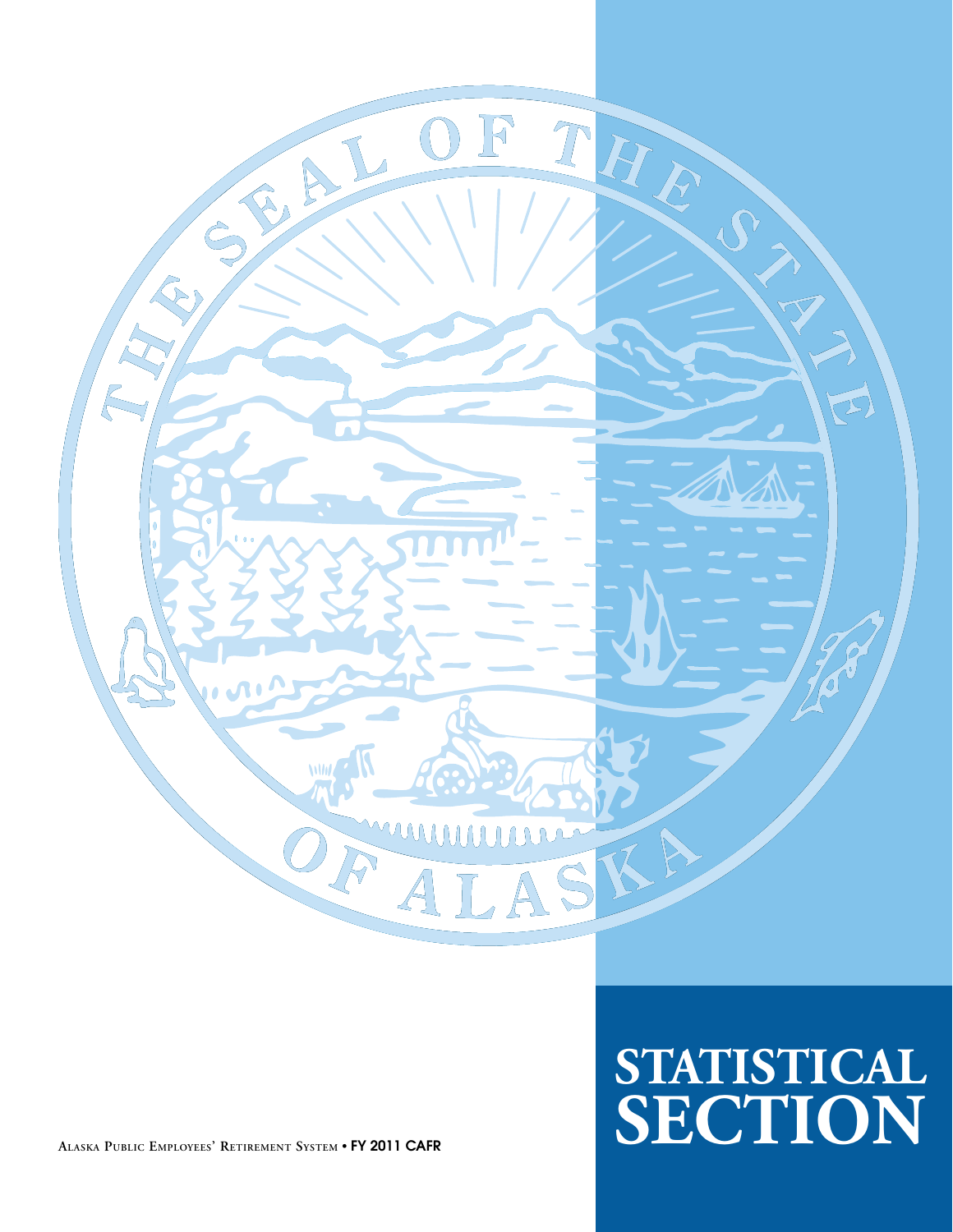### **Statistical Section Overview**

The statistical section of the Public Employees' Retirement System comprehensive annual financial report provides additional detail in the form of financial trends, operating statistics and demographic information. This data is provided to enhance the reader's understanding of the System.

| <b>Financial Trends</b>                                                                                                                                                                                                                                 | $157 - 174$ |
|---------------------------------------------------------------------------------------------------------------------------------------------------------------------------------------------------------------------------------------------------------|-------------|
| These schedules contain financial trend information utilizing a multi-year presentation so the<br>reader can better understand how the System's financial performance has changed over time.<br>Financial information is presented on an accrual basis. |             |
| <b>Operating Information</b>                                                                                                                                                                                                                            | $175 - 177$ |
| These schedules contain detailed benefit payment information to provide the reader a better<br>understanding of the pension benefits provided by the Division.                                                                                          |             |
| Demographic Information                                                                                                                                                                                                                                 | 178 - 182   |
| These schedules contain detailed demographic data to provide the reader a better                                                                                                                                                                        |             |

understanding of the membership and employer participation in the System.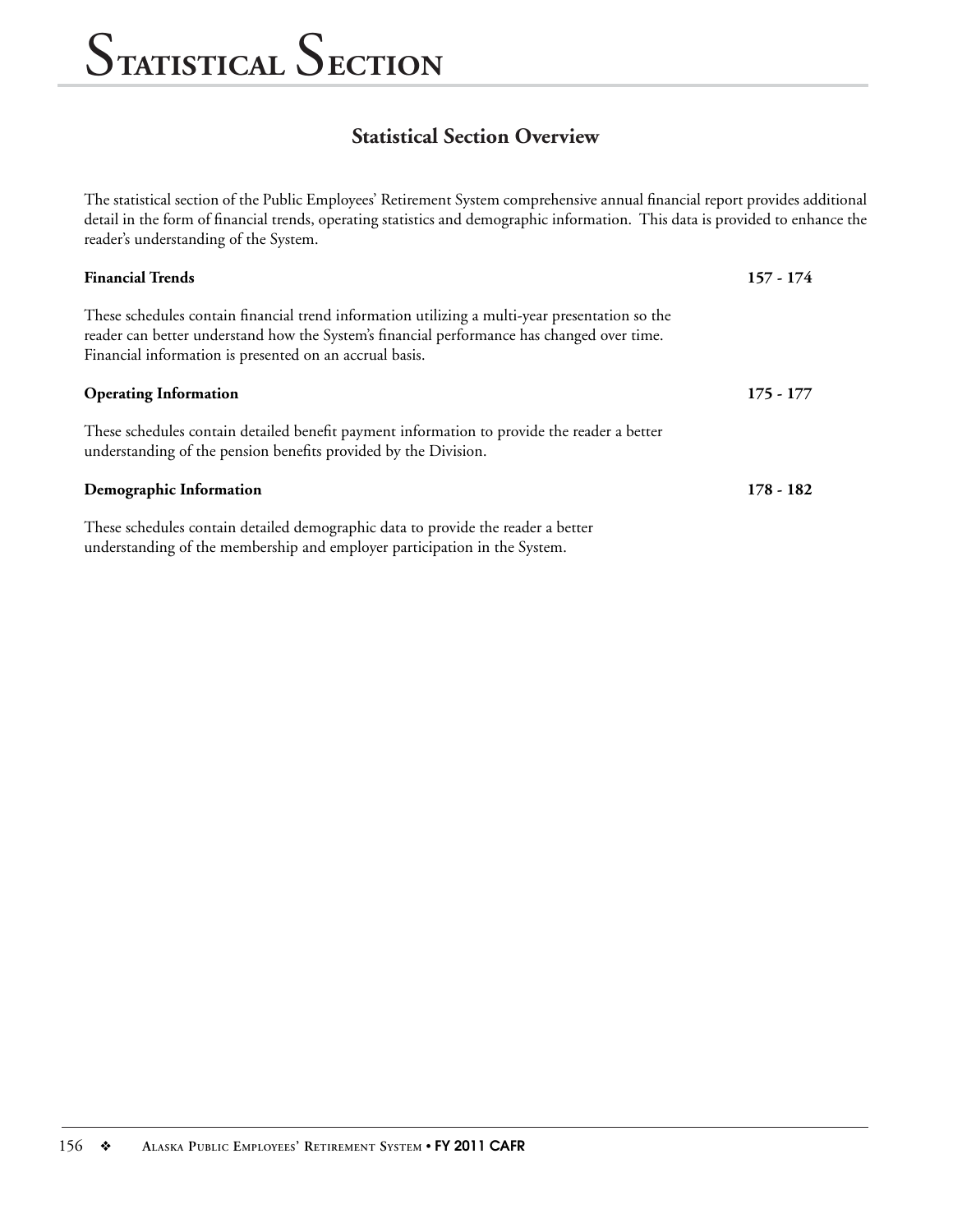| <b>Public Employees' Retirement System</b><br><b>Defined Benefit Pension</b><br><b>Changes in Net Assets</b><br>(In thousands) |                                            |                  |                   |                                                  |                            |  |  |
|--------------------------------------------------------------------------------------------------------------------------------|--------------------------------------------|------------------|-------------------|--------------------------------------------------|----------------------------|--|--|
| Year<br>Ended<br>June 30                                                                                                       | Net Assets,<br><b>Beginning of</b><br>Year | <b>Additions</b> | <b>Deductions</b> | Increase /<br>(Decrease) in Net<br><b>Assets</b> | Net Assets,<br>End of Year |  |  |
| 2002                                                                                                                           | 8,088,382<br>\$                            | \$<br>(252, 861) | \$<br>422,688     | \$<br>(675, 549)                                 | 7,412,833<br>\$            |  |  |
| 2003                                                                                                                           | 7,412,833                                  | 448,542          | 469,920           | (21,378)                                         | 7,391,455                  |  |  |
| 2004                                                                                                                           | 7,391,455                                  | 1,288,896        | 503,045           | 785,851                                          | 8,177,306                  |  |  |
| 2005                                                                                                                           | 8,177,306                                  | 985,151          | 571,705           | 413,446                                          | 8,590,752                  |  |  |
| 2006                                                                                                                           | 8,590,752                                  | 1,400,868        | 612,149           | 788,719                                          | 9,379,471                  |  |  |
| 2007                                                                                                                           | 9,379,471                                  | 2,206,458        | 655,965           | 1,550,493                                        | 10,929,964                 |  |  |
| 2008                                                                                                                           | 10,929,964                                 | (43,539)         | 3,950,617         | (3,994,156)                                      | 6,935,808                  |  |  |
| 2009                                                                                                                           | 6,935,808                                  | (1,360,217)      | 485,151           | (1,845,368)                                      | 5,090,440                  |  |  |
| 2010                                                                                                                           | 5,090,440                                  | 815,831          | 514,744           | 301,087                                          | 5,391,527                  |  |  |
| 2011                                                                                                                           | 5,391,527                                  | 1,420,342        | 543,944           | 876,398                                          | 6,267,925                  |  |  |

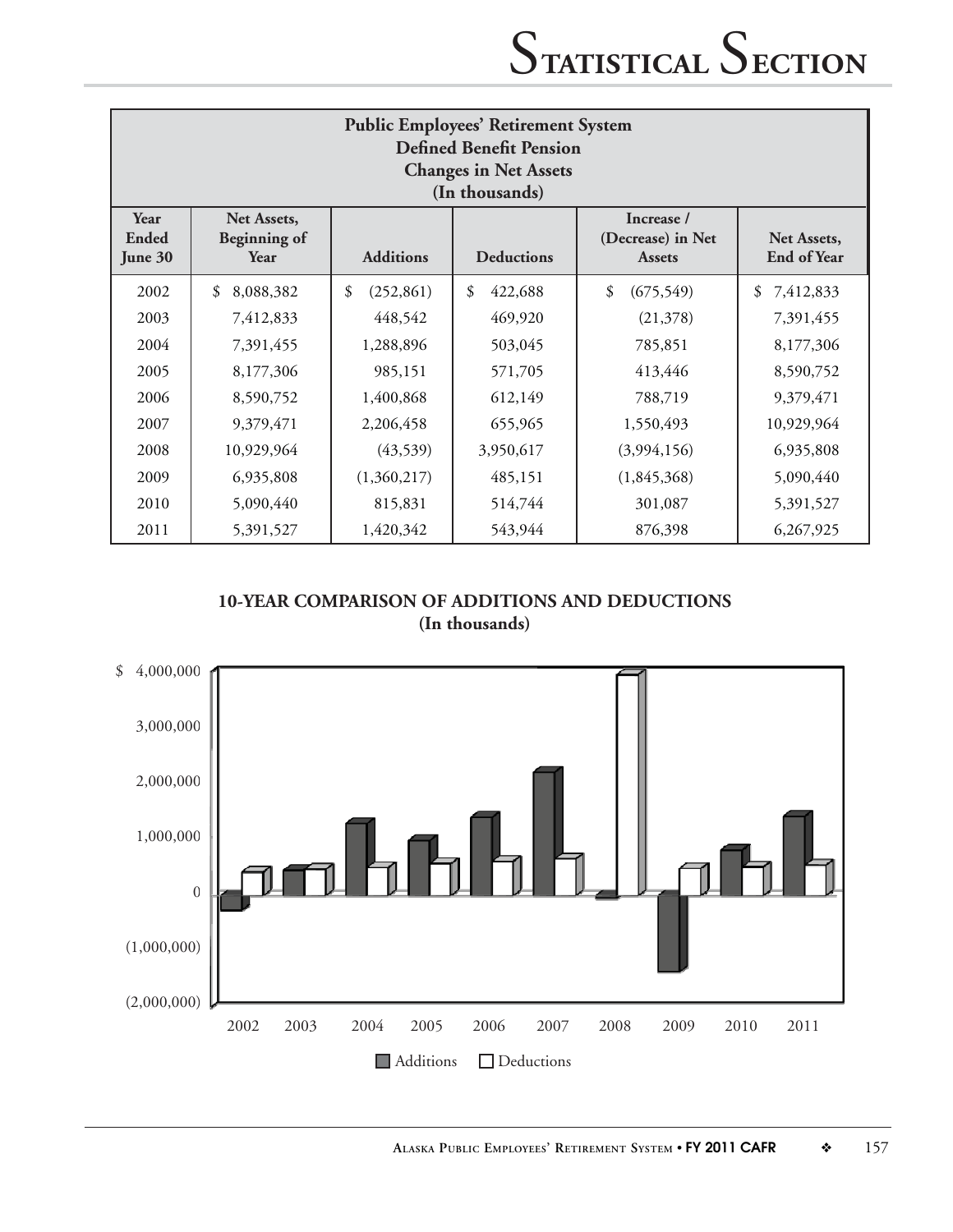| <b>Public Employees' Retirement System</b><br>Defined Benefit Alaska Retiree Healthcare Trust<br><b>Changes in Net Assets</b><br>(In thousands) |                                            |                  |                   |                                                  |                                   |  |
|-------------------------------------------------------------------------------------------------------------------------------------------------|--------------------------------------------|------------------|-------------------|--------------------------------------------------|-----------------------------------|--|
| Year<br>Ended<br><b>June 30</b>                                                                                                                 | Net Assets,<br><b>Beginning of</b><br>Year | <b>Additions</b> | <b>Deductions</b> | Increase /<br>(Decrease) in Net<br><b>Assets</b> | Net Assets,<br><b>End of Year</b> |  |
| 2008                                                                                                                                            | \$<br>$\overline{\phantom{a}}$             | \$3,870,127      | \$<br>79,022      | \$3,791,105                                      | \$3,791,105                       |  |
| 2009                                                                                                                                            | 3,791,105                                  | (75,318)         | 270,412           | (345,730)                                        | 3,445,375                         |  |
| 3,445,375<br>1,143,261<br>407,555<br>735,706<br>4,181,081<br>2010                                                                               |                                            |                  |                   |                                                  |                                   |  |
| 2011                                                                                                                                            | 4,181,081                                  | 1,246,616        | 307,002           | 939,614                                          | 5,120,695                         |  |

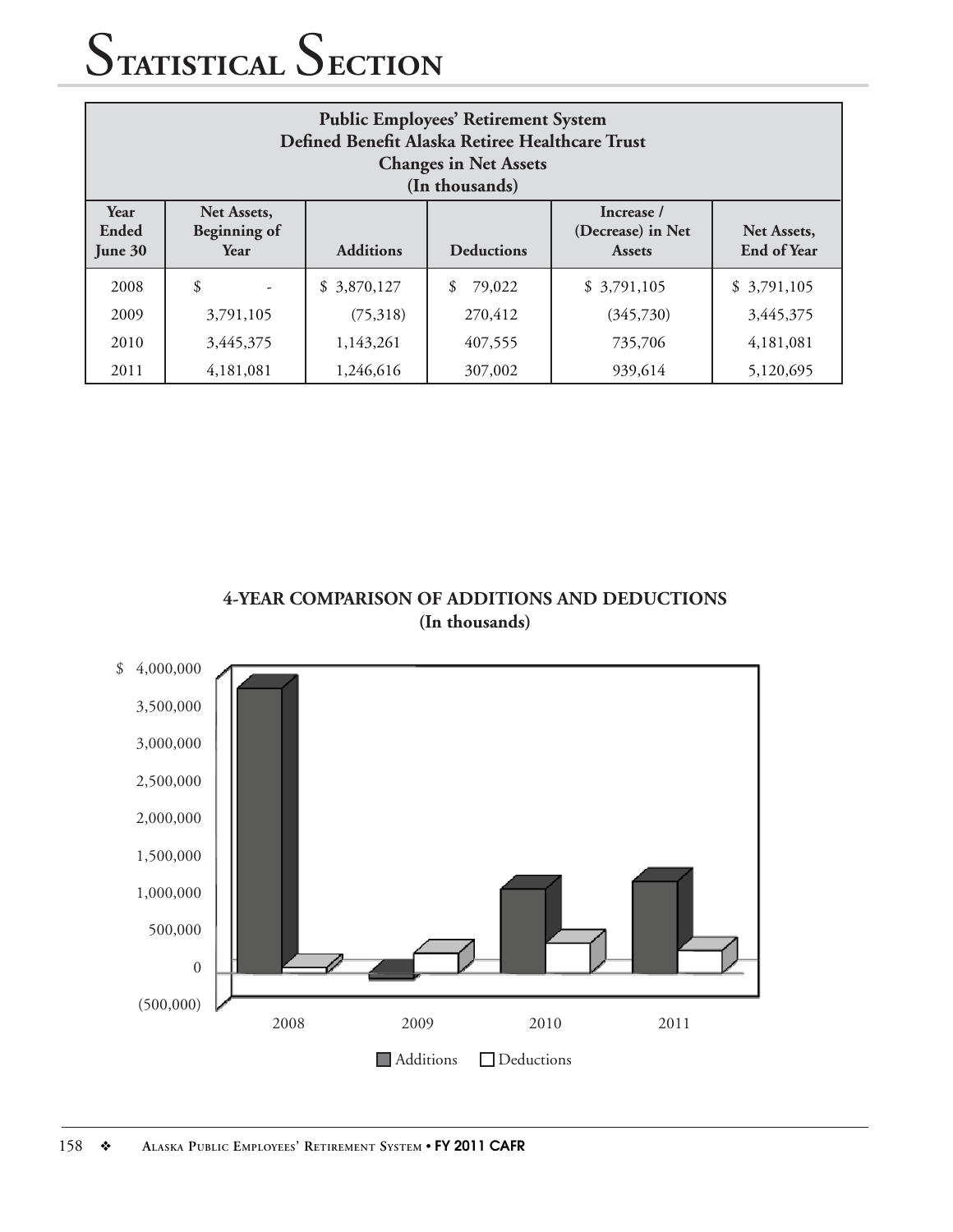| <b>Public Employees' Retirement System</b><br><b>Deferred Contribution Retirement Participant Directed</b><br><b>Changes in Net Assets</b><br>(In thousands) |                                            |                  |                   |                                                  |                            |  |
|--------------------------------------------------------------------------------------------------------------------------------------------------------------|--------------------------------------------|------------------|-------------------|--------------------------------------------------|----------------------------|--|
| Year<br>Ended<br>June 30                                                                                                                                     | Net Assets,<br><b>Beginning of</b><br>Year | <b>Additions</b> | <b>Deductions</b> | Increase /<br>(Decrease) in Net<br><b>Assets</b> | Net Assets,<br>End of Year |  |
| 2007                                                                                                                                                         | \$                                         | \$<br>8,947      | \$<br>363         | \$<br>8,584                                      | \$<br>8,584                |  |
| 2008                                                                                                                                                         | 8,584                                      | 19,098           | 995               | 18,103                                           | 26,687                     |  |
| 2009                                                                                                                                                         | 26,687                                     | 30,856           | 1,532             | 29,324                                           | 56,011                     |  |
| 2010                                                                                                                                                         | 56,011                                     | 50,908           | 3,364             |                                                  | 103,555                    |  |
| 2011                                                                                                                                                         | 103,555                                    | 88,084           | 7,937             | 80,147                                           | 183,702                    |  |

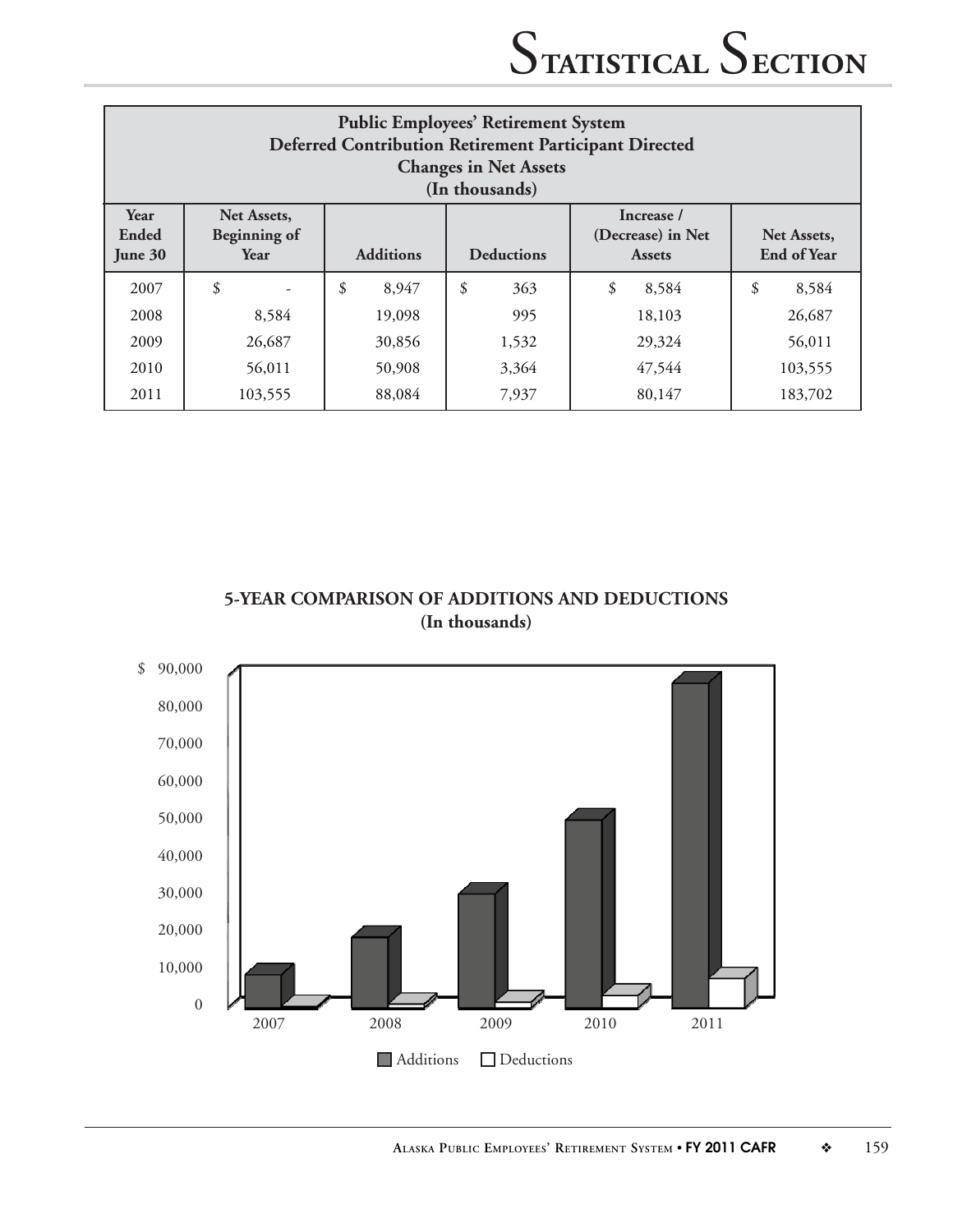| <b>Public Employees' Retirement System</b><br>Defined Contribution Retirement Occupational Death & Disability All Other<br><b>Changes in Net Assets</b><br>(In thousands) |                                            |                  |                   |           |                            |  |  |
|---------------------------------------------------------------------------------------------------------------------------------------------------------------------------|--------------------------------------------|------------------|-------------------|-----------|----------------------------|--|--|
| Year<br>Ended<br>June 30                                                                                                                                                  | Net Assets,<br><b>Beginning of</b><br>Year | <b>Additions</b> | <b>Deductions</b> |           | Net Assets,<br>End of Year |  |  |
| 2007                                                                                                                                                                      | \$                                         | \$<br>166        | \$                | \$<br>166 | \$<br>166                  |  |  |
| 2008                                                                                                                                                                      | 166                                        | 807              |                   | 807       | 973                        |  |  |
| 2009                                                                                                                                                                      | 973                                        | 1,173            |                   | 1,173     | 2,146                      |  |  |
| 2010                                                                                                                                                                      | 2,146                                      | 1,171            | 3,317<br>1,171    |           |                            |  |  |
| 2011                                                                                                                                                                      | 3,317                                      | 2,034            |                   | 2.034     | 5,351                      |  |  |

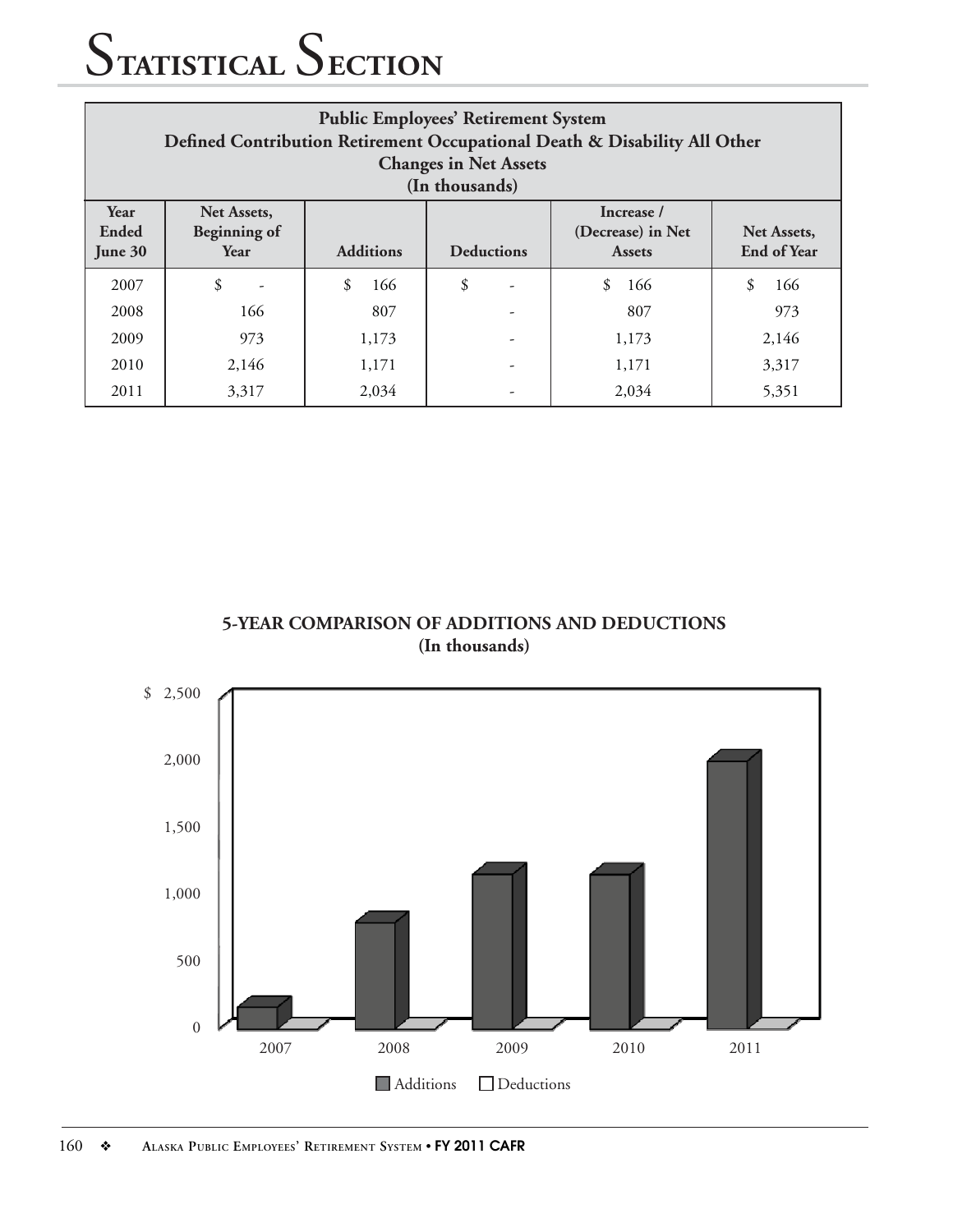| <b>Public Employees' Retirement System</b><br>Defined Contribution Retirement Occupational Death & Disability Peace Officers & Firefighters<br><b>Changes in Net Assets</b><br>(In thousands) |                                            |                                       |    |                                                  |                                   |  |
|-----------------------------------------------------------------------------------------------------------------------------------------------------------------------------------------------|--------------------------------------------|---------------------------------------|----|--------------------------------------------------|-----------------------------------|--|
| Year<br>Ended<br><b>June 30</b>                                                                                                                                                               | Net Assets,<br><b>Beginning of</b><br>Year | <b>Additions</b><br><b>Deductions</b> |    | Increase /<br>(Decrease) in Net<br><b>Assets</b> | Net Assets,<br><b>End of Year</b> |  |
| 2007                                                                                                                                                                                          | \$                                         | \$<br>19                              | \$ | \$<br>19                                         | 19<br>\$                          |  |
| 2008                                                                                                                                                                                          | 19                                         | 213                                   |    | 213                                              | 232                               |  |
| 2009                                                                                                                                                                                          | 232                                        | 345                                   |    | 345                                              | 577                               |  |
| 2010                                                                                                                                                                                          | 577                                        | 562                                   |    | 562                                              | 1,139                             |  |
| 2011                                                                                                                                                                                          | 1,139                                      | 851                                   | 40 | 811                                              | 1,950                             |  |

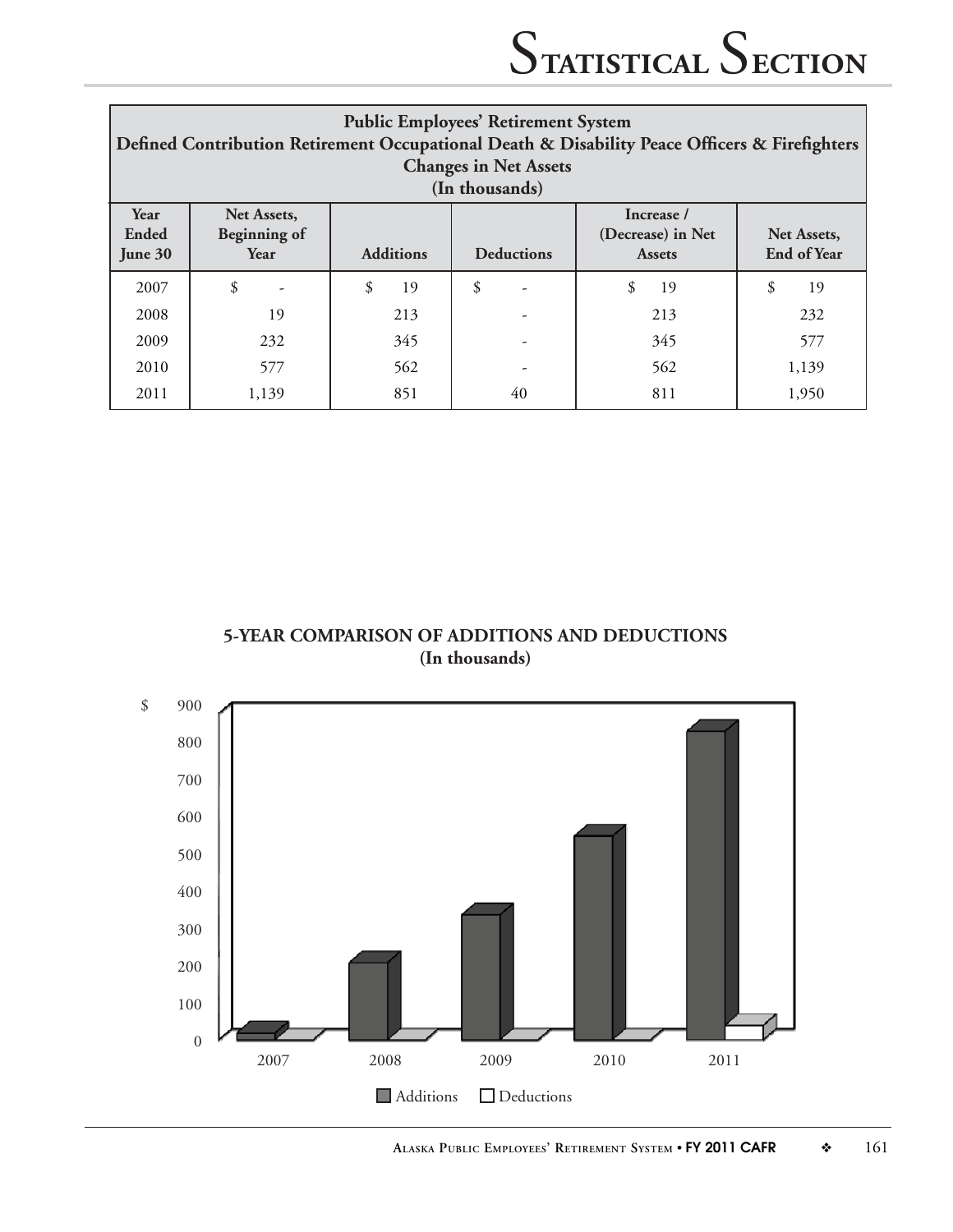| <b>Public Employees' Retirement System</b><br>Defined Contribution Retirement Retiree Medical Plan<br><b>Changes in Net Assets</b><br>(In thousands) |                                                   |                  |                                |                                                  |                                   |  |  |
|------------------------------------------------------------------------------------------------------------------------------------------------------|---------------------------------------------------|------------------|--------------------------------|--------------------------------------------------|-----------------------------------|--|--|
| Year<br>Ended<br>June 30                                                                                                                             | Net Assets,<br><b>Beginning of</b><br><b>Year</b> | <b>Additions</b> | <b>Deductions</b>              | Increase /<br>(Decrease) in Net<br><b>Assets</b> | Net Assets,<br><b>End of Year</b> |  |  |
| 2007                                                                                                                                                 | \$                                                | \$<br>1,055      | \$<br>$\overline{\phantom{m}}$ | \$<br>1,055                                      | \$<br>1,055                       |  |  |
| 2008                                                                                                                                                 | 1,055                                             | 1,424            | ۰                              | 1,424                                            | 2,479                             |  |  |
| 2009                                                                                                                                                 | 2,479                                             | 2,170            | $\overline{\phantom{a}}$       | 2,170                                            | 4,649                             |  |  |
| 2010                                                                                                                                                 | 4,649                                             | 3,429            | 3,429<br>8,078<br>-            |                                                  |                                   |  |  |
| 2011                                                                                                                                                 | 8,078                                             | 4,345            | -                              | 4,345                                            | 12,423                            |  |  |

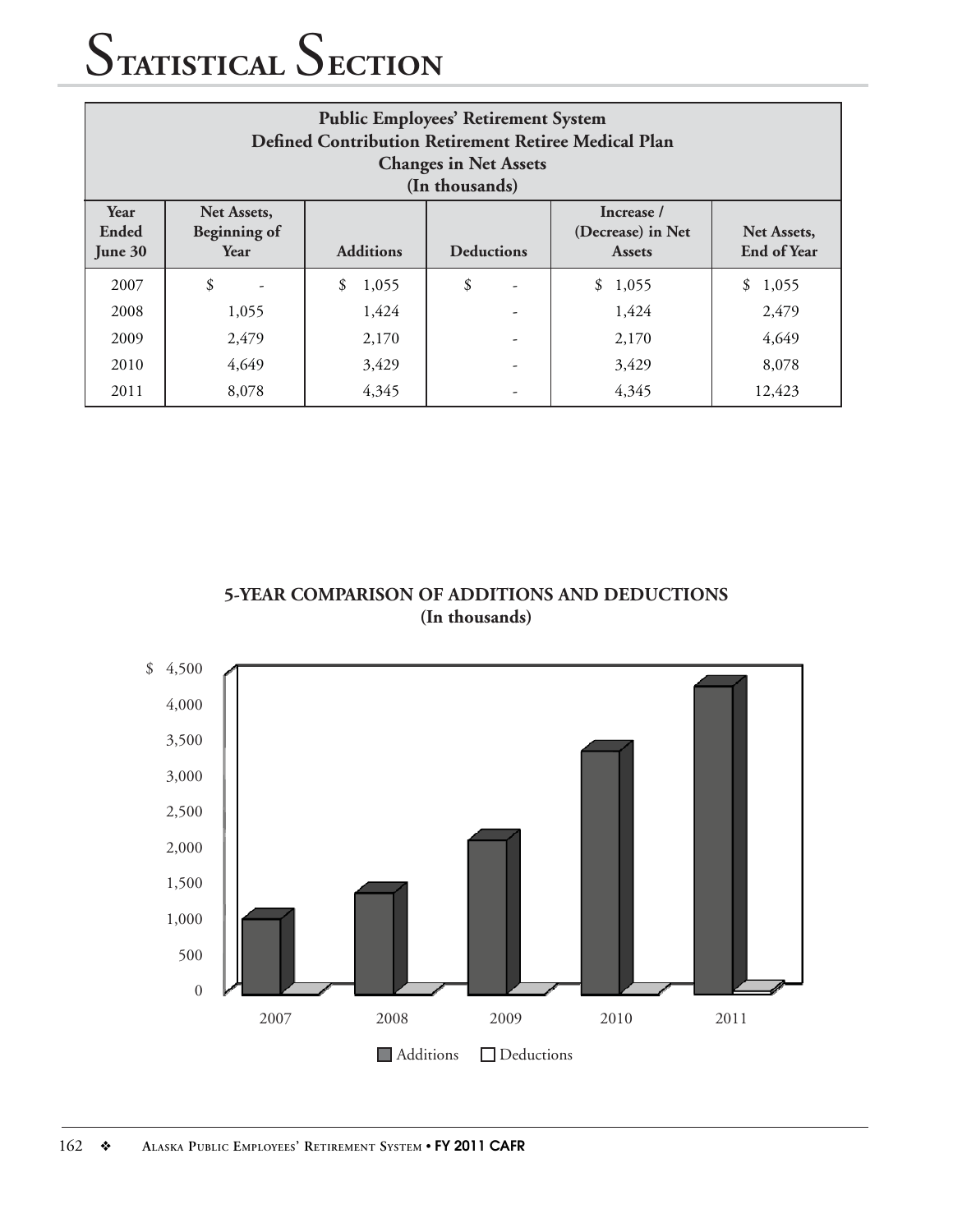| <b>Public Employees' Retirement System</b><br>Defined Contribution Retirement Health Reimbursement Arrangement<br><b>Changes in Net Assets</b><br>(In thousands) |                                                   |                                                        |                      |                                                  |                                   |  |
|------------------------------------------------------------------------------------------------------------------------------------------------------------------|---------------------------------------------------|--------------------------------------------------------|----------------------|--------------------------------------------------|-----------------------------------|--|
| Year<br>Ended<br>June 30                                                                                                                                         | Net Assets,<br><b>Beginning of</b><br><b>Year</b> | <b>Additions</b>                                       | <b>Deductions</b>    | Increase /<br>(Decrease) in Net<br><b>Assets</b> | Net Assets,<br><b>End of Year</b> |  |
| 2007                                                                                                                                                             | \$                                                | \$<br>2,536                                            | \$<br>$\overline{a}$ | \$2,536                                          | \$2,536                           |  |
| 2008                                                                                                                                                             | 2,536                                             | 5,484                                                  | -                    | 5,484                                            | 8,020                             |  |
| 2009                                                                                                                                                             | 8,020                                             | 8,414                                                  | -                    | 8,414                                            | 16,434                            |  |
| 2010                                                                                                                                                             | 16,434                                            | 14,635<br>14,635<br>31,069<br>$\overline{\phantom{a}}$ |                      |                                                  |                                   |  |
| 2011                                                                                                                                                             | 31,069                                            | 23,625                                                 | -                    | 23,625                                           | 54,694                            |  |

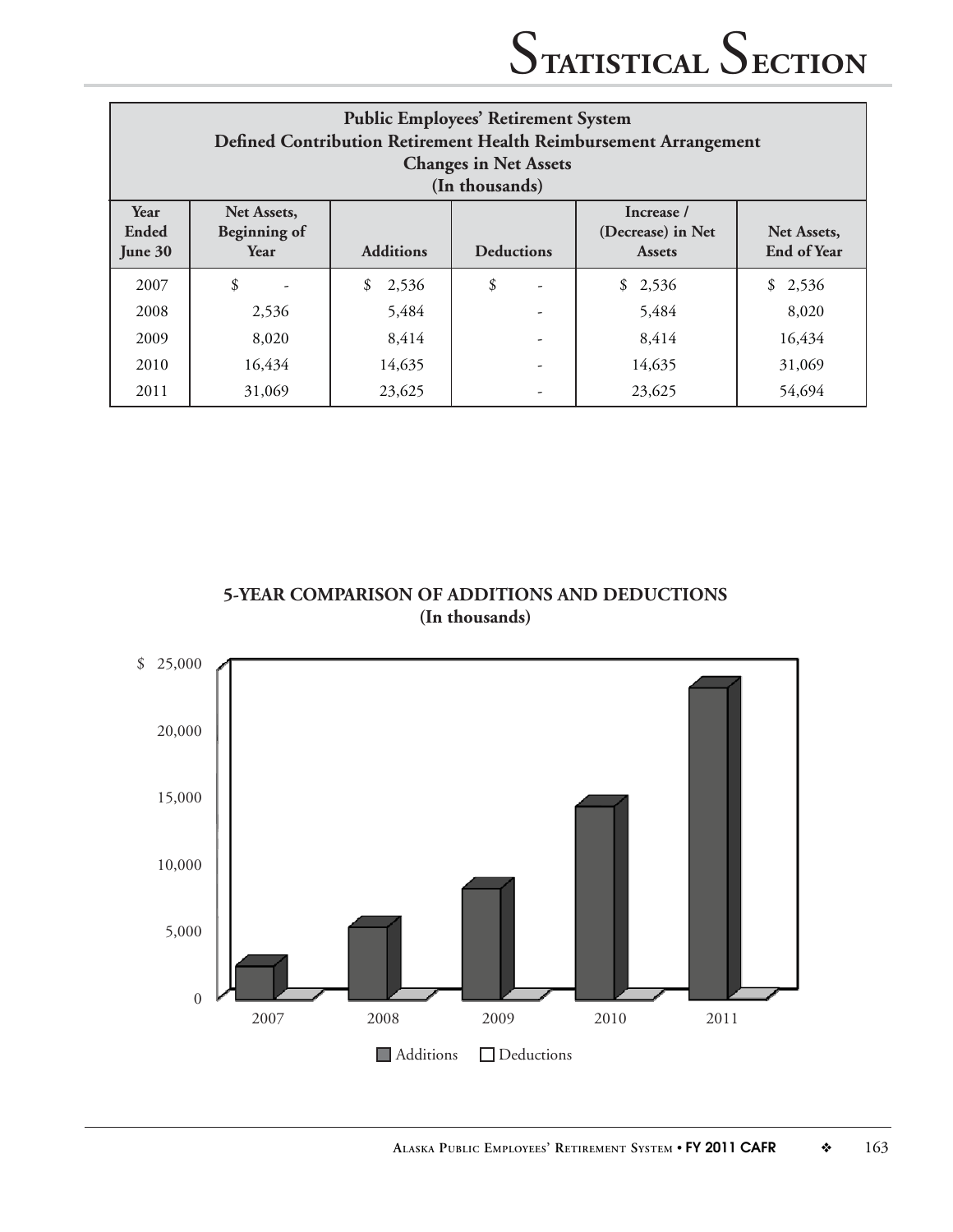| <b>Public Employees' Retirement System</b><br><b>Defined Benefit Pension</b><br><b>Additions by Source</b><br>(In thousands)                                                    |           |              |                          |                  |              |                  |  |
|---------------------------------------------------------------------------------------------------------------------------------------------------------------------------------|-----------|--------------|--------------------------|------------------|--------------|------------------|--|
| <b>Net</b><br>Plan<br>Year<br><b>State</b><br>Investment<br><b>Ended</b><br>Employer<br>of<br>Member<br>Income<br>Contributions<br>Contributions<br>Alaska<br>June 30<br>(Loss) |           |              |                          | Other            | <b>Total</b> |                  |  |
| 2002                                                                                                                                                                            | \$100,639 | 94,769<br>\$ | \$                       | (448, 279)<br>\$ | \$<br>10     | \$<br>(252, 861) |  |
| 2003                                                                                                                                                                            | 112,112   | 99,198       | $\overline{\phantom{a}}$ | 237,205          | 27           | 448,542          |  |
| 2004                                                                                                                                                                            | 118,554   | 105,585      |                          | 1,064,605        | 152          | 1,288,896        |  |
| 2005                                                                                                                                                                            | 114,640   | 178,205      |                          | 692,303          | 3            | 985,151          |  |
| 2006                                                                                                                                                                            | 119,566   | 253,922      | 18,427                   | 974,006          | 34,947       | 1,400,868        |  |
| 2007                                                                                                                                                                            | 121,103   | 335,296      | 18,582                   | 1,731,393        | 84           | 2,206,458        |  |
| 2008                                                                                                                                                                            | 120,506   | 100,323      | 50,875                   | (315,290)        | 47           | (43,539)         |  |
| 2009                                                                                                                                                                            | 118,815   | 113,059      | 79,681                   | (1,671,794)      | 22           | (1,360,217)      |  |
| 2010                                                                                                                                                                            | 123,066   | 142,157      | 44,460                   | 506,043          | 105          | 815,831          |  |
| 2011                                                                                                                                                                            | 116,270   | 139,075      | 65,187                   | 1,099,713        | 97           | 1,420,342        |  |

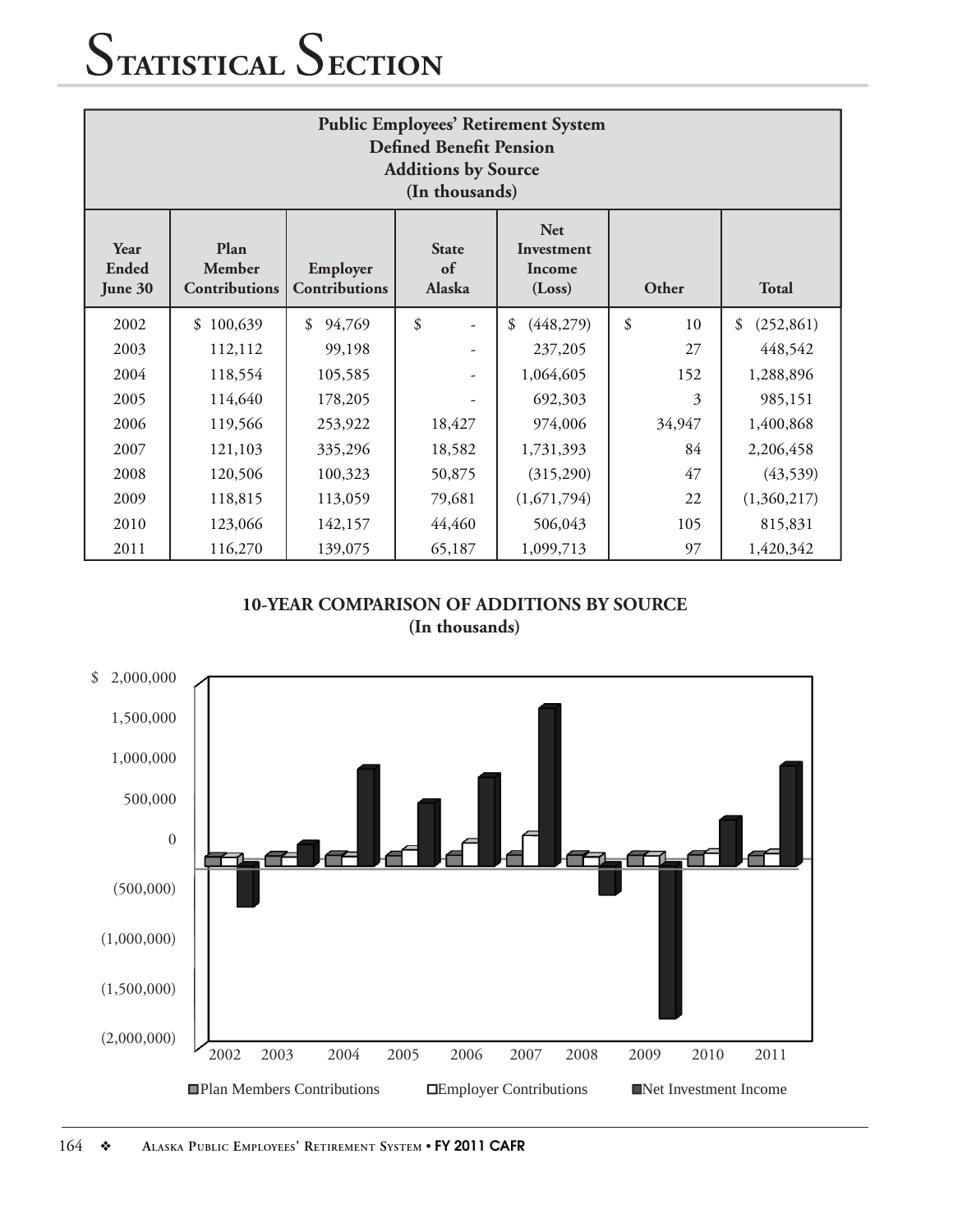| <b>Public Employees' Retirement System</b><br>Defined Benefit Alaska Retiree Healthcare Trust<br><b>Additions by Source</b><br>(In thousands) |    |                                        |                                  |                              |                                              |                          |         |              |
|-----------------------------------------------------------------------------------------------------------------------------------------------|----|----------------------------------------|----------------------------------|------------------------------|----------------------------------------------|--------------------------|---------|--------------|
| Year<br>Ended<br>June 30                                                                                                                      |    | Plan<br>Member<br><b>Contributions</b> | Employer<br><b>Contributions</b> | <b>State</b><br>of<br>Alaska | <b>Net</b><br>Investment<br>Income<br>(Loss) | Transfer                 | Other   | <b>Total</b> |
| 2008                                                                                                                                          | \$ | 474                                    | \$263,755                        | \$134,125                    | \$<br>(18, 803)                              | \$3,490,576              | -\$     | \$3,870,127  |
| 2009                                                                                                                                          |    | 523                                    | 266,481                          | 161,919                      | (512,999)                                    | $\overline{\phantom{a}}$ | 8,758   | (75,318)     |
| 2010                                                                                                                                          |    | 475                                    | 250,190                          | 63,493                       | 372,712                                      | $\overline{\phantom{a}}$ | 456,391 | 1,143,261    |
| 2011                                                                                                                                          |    | 557                                    | 261,534                          | 100,654                      | 871,221                                      | $\overline{\phantom{a}}$ | 12,650  | 1,246,616    |





**ALASKA PUBLIC EMPLOYEES' RETIREMENT SYSTEM** • **FY 2011 CAFR** ❖ 165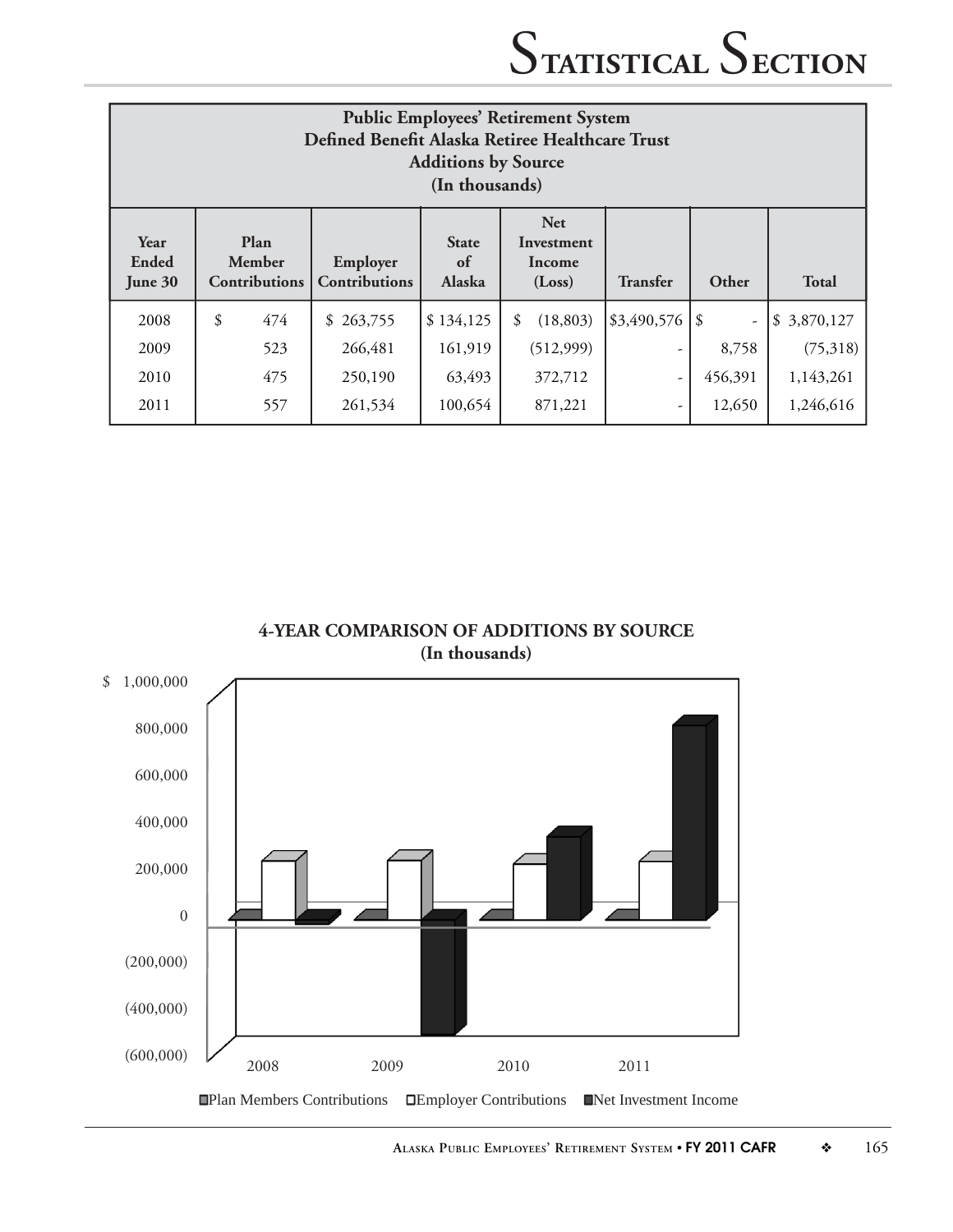| <b>Public Employees' Retirement System</b><br>Defined Contribution Retirement Participant Directed<br><b>Additions by Source</b><br>(In thousands) |                                                                                          |             |                                              |       |              |  |
|----------------------------------------------------------------------------------------------------------------------------------------------------|------------------------------------------------------------------------------------------|-------------|----------------------------------------------|-------|--------------|--|
| Year<br>Ended<br>June 30                                                                                                                           | <b>Plan</b><br><b>Member</b><br>Employer<br><b>Contributions</b><br><b>Contributions</b> |             | <b>Net</b><br>Investment<br>Income<br>(Loss) | Other | <b>Total</b> |  |
| 2007                                                                                                                                               | \$<br>5,175                                                                              | \$<br>3,413 | \$<br>359                                    | \$    | \$<br>8,947  |  |
| 2008                                                                                                                                               | 13,171                                                                                   | 8,221       | (2,294)                                      |       | 19,098       |  |
| 2009                                                                                                                                               | 21,735                                                                                   | 13,470      | (4,349)                                      |       | 30,856       |  |
| 2010                                                                                                                                               | 29,246                                                                                   | 18,258      | 3,404                                        |       | 50,908       |  |
| 2011                                                                                                                                               | 36,831                                                                                   | 22,976      | 28,264                                       | 13    | 88,084       |  |

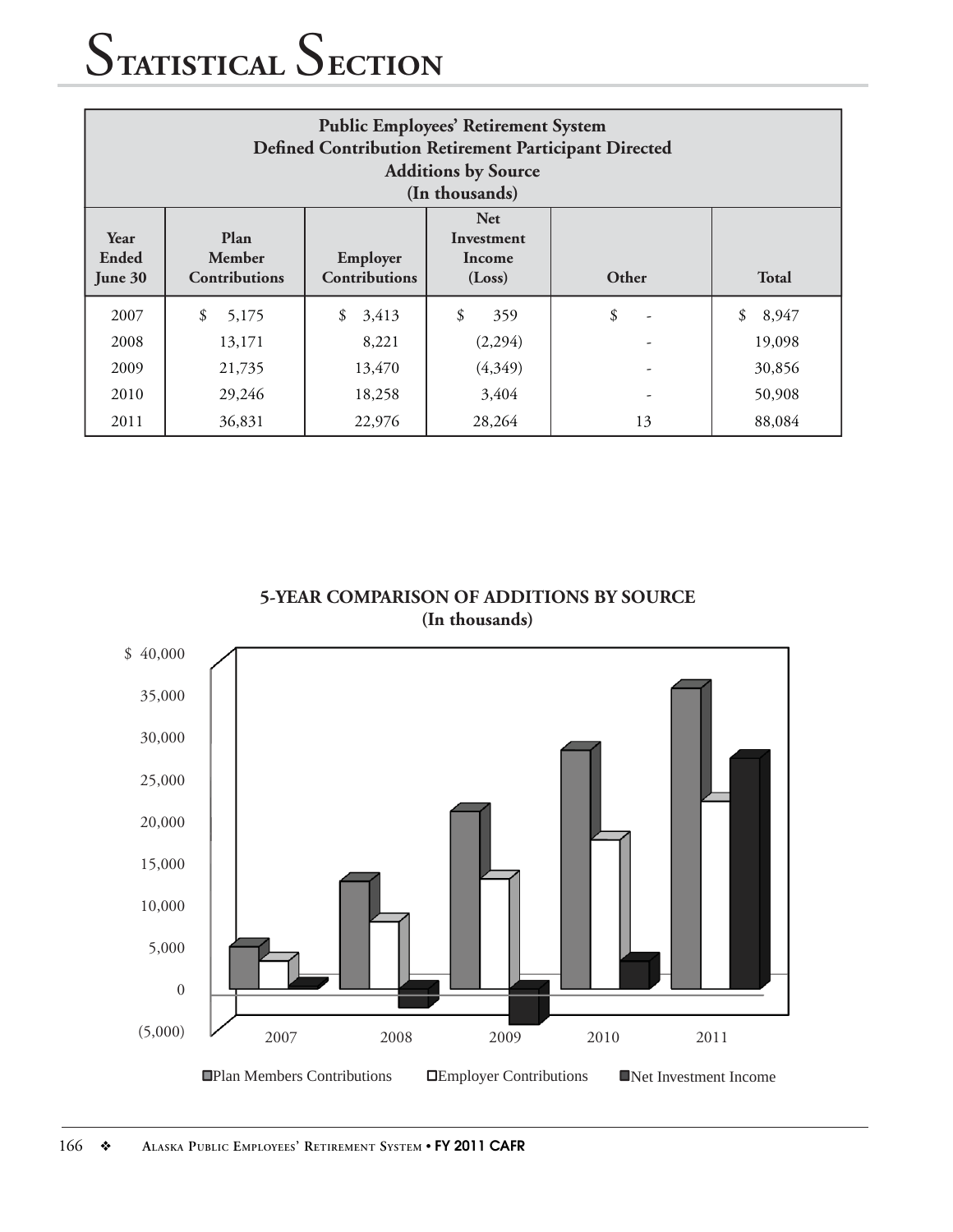| <b>Public Employees' Retirement System</b><br>Defined Contribution Retirement Occupational Death & Disability All Other<br><b>Additions by Source</b><br>(In thousands) |                                  |                                        |              |  |  |  |  |
|-------------------------------------------------------------------------------------------------------------------------------------------------------------------------|----------------------------------|----------------------------------------|--------------|--|--|--|--|
| Plan<br><b>Ended</b><br>June 30                                                                                                                                         | Employer<br><b>Contributions</b> | <b>Net Investment</b><br>Income (Loss) | <b>Total</b> |  |  |  |  |
| 2007                                                                                                                                                                    | \$<br>162                        | \$<br>4                                | \$<br>166    |  |  |  |  |
| 2008                                                                                                                                                                    | 847                              | (40)                                   | 807          |  |  |  |  |
| 2009                                                                                                                                                                    | 1,390                            | (217)                                  | 1,173        |  |  |  |  |
| 2010                                                                                                                                                                    | 980                              | 191                                    | 1,171        |  |  |  |  |
| 2011                                                                                                                                                                    | 1,275                            | 759                                    | 2,034        |  |  |  |  |

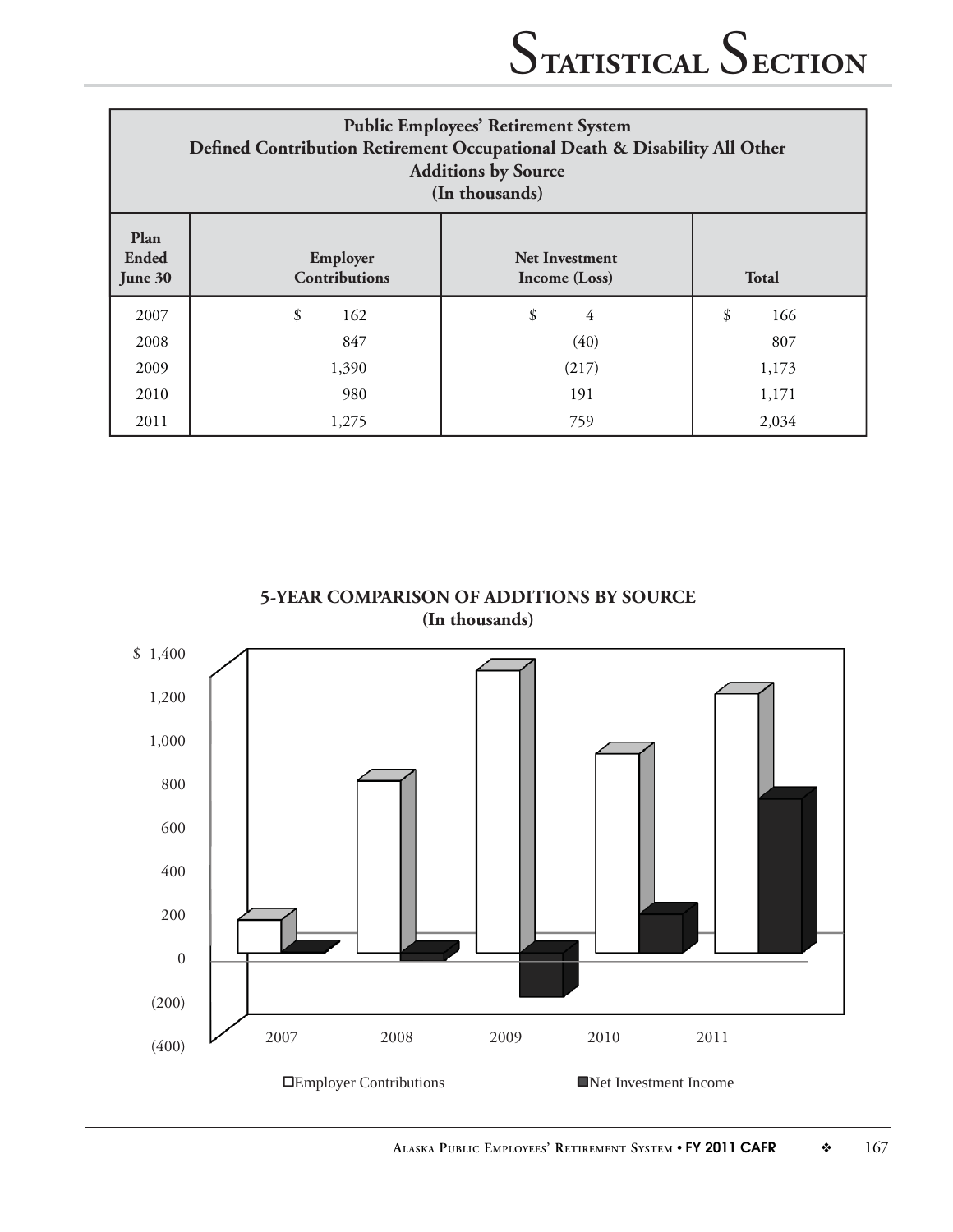| <b>Public Employees' Retirement System</b><br>Defined Contribution Retirement Occupational Death & Disability Peace Officers & Firefighters<br><b>Additions by Source</b><br>(In thousands) |    |                           |                                        |              |  |  |
|---------------------------------------------------------------------------------------------------------------------------------------------------------------------------------------------|----|---------------------------|----------------------------------------|--------------|--|--|
| Plan<br>Plan<br><b>Ended</b><br>Member<br><b>Contributions</b><br>June 30                                                                                                                   |    | Employer<br>Contributions | <b>Net Investment</b><br>Income (Loss) | <b>Total</b> |  |  |
| 2007                                                                                                                                                                                        | \$ | \$<br>19                  | \$                                     | \$<br>19     |  |  |
| 2008                                                                                                                                                                                        |    | 216                       | (3)                                    | 213          |  |  |
| 2009                                                                                                                                                                                        |    | 397                       | (52)                                   | 345          |  |  |
| 2010                                                                                                                                                                                        |    | 515                       | 47                                     | 562          |  |  |
| 2011                                                                                                                                                                                        | 6  | 577                       | 268                                    | 851          |  |  |

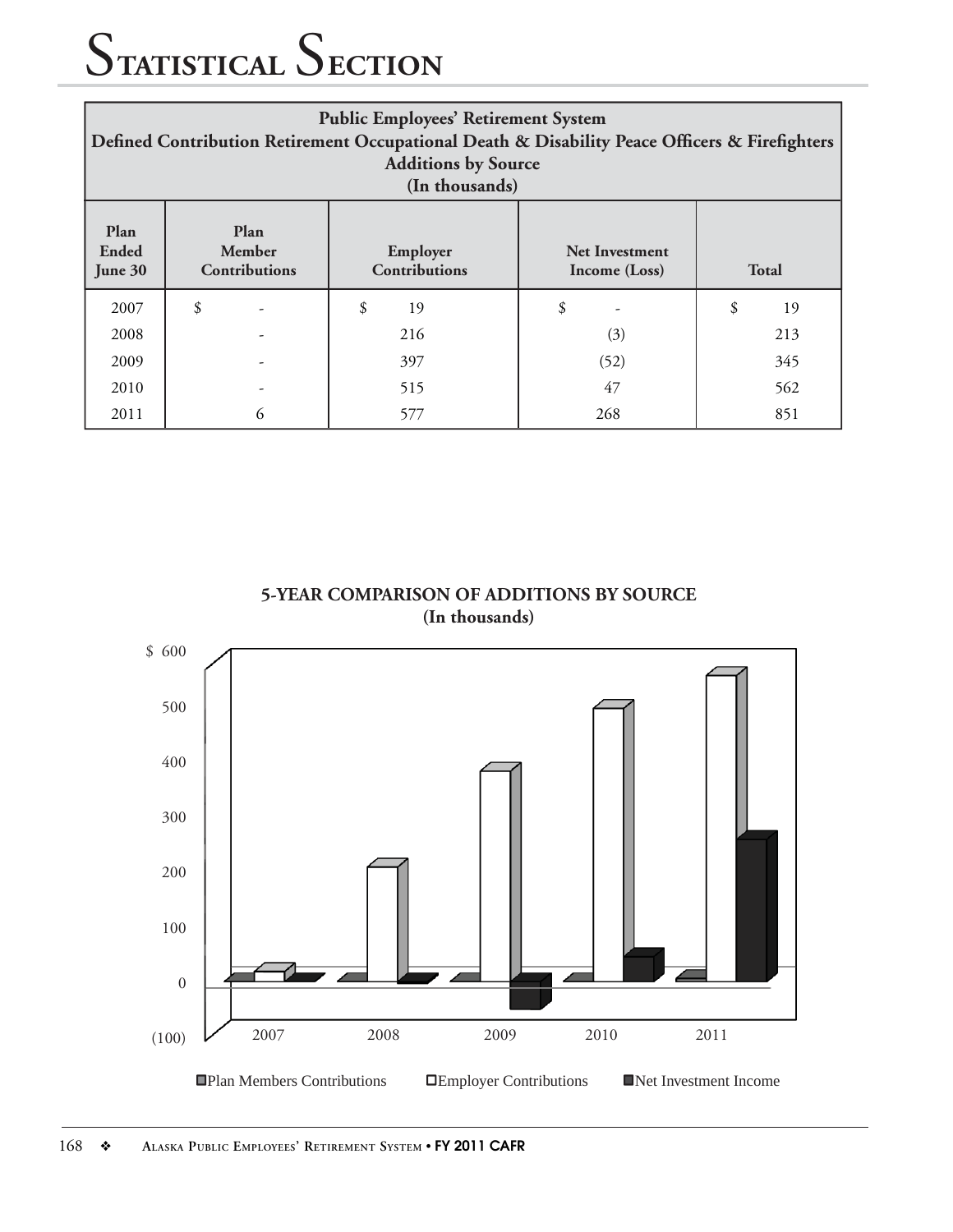| <b>Public Employees' Retirement System</b><br>Defined Contribution Retirement Retiree Medical Plan<br><b>Additions by Source</b><br>(In thousands) |                       |          |             |  |  |  |
|----------------------------------------------------------------------------------------------------------------------------------------------------|-----------------------|----------|-------------|--|--|--|
| Plan<br>Ended<br>Employer<br><b>Net Investment</b><br>Contributions<br><b>Total</b><br>June 30<br>Income (Loss)                                    |                       |          |             |  |  |  |
| 2007                                                                                                                                               | \$<br>1,028           | \$<br>27 | \$<br>1,055 |  |  |  |
| 2008                                                                                                                                               | 1,561                 | (137)    | 1,424       |  |  |  |
| 2009                                                                                                                                               | 2,667                 | (497)    | 2,170       |  |  |  |
| 2010                                                                                                                                               | 3,429<br>398<br>3,031 |          |             |  |  |  |
| 2011                                                                                                                                               | 2,527                 | 1,818    | 4,345       |  |  |  |

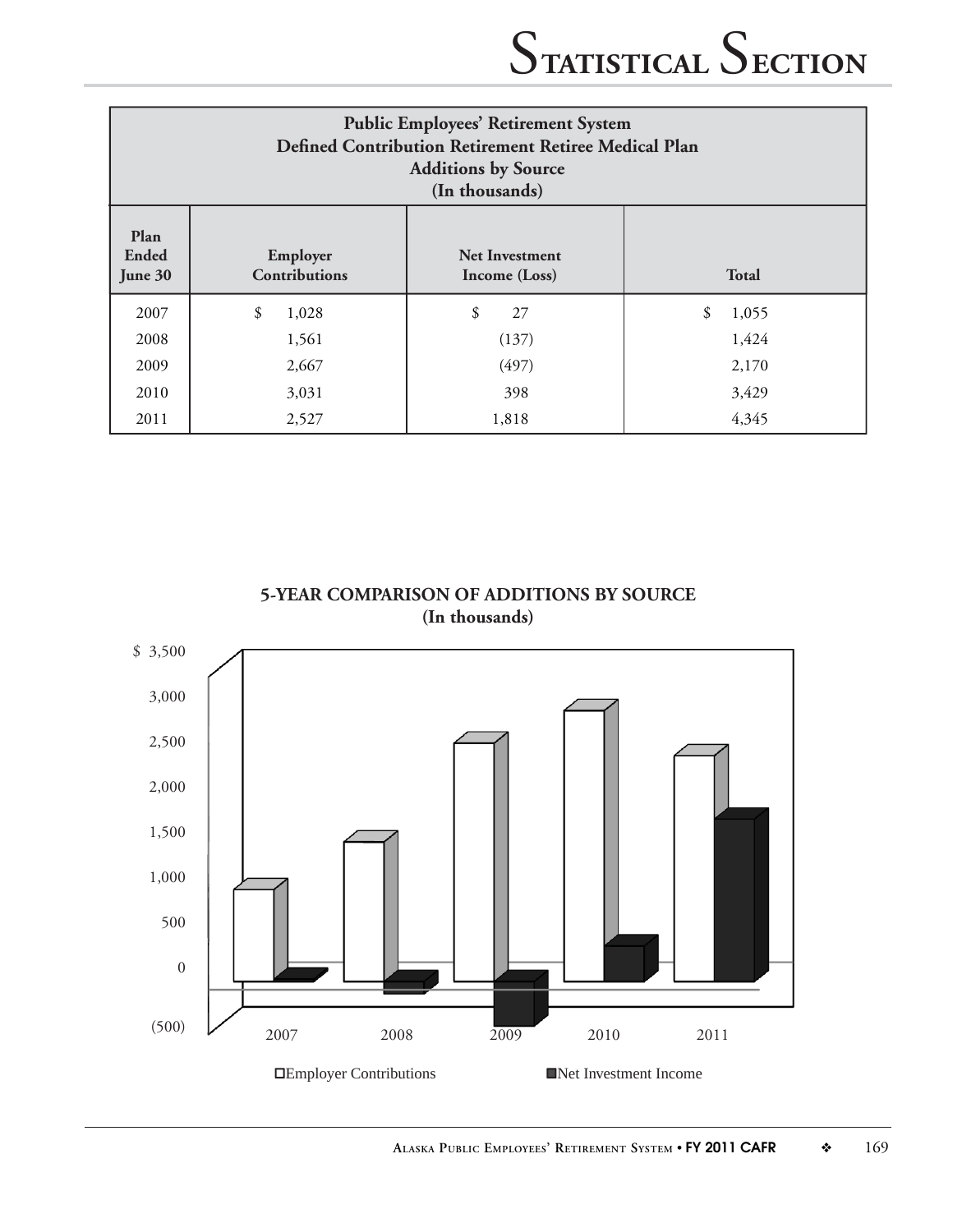| <b>Public Employees' Retirement System</b><br>Defined Contribution Retirement Health Reimbursement Arrangement<br><b>Additions by Source</b><br>(In thousands) |                                  |              |         |  |  |
|----------------------------------------------------------------------------------------------------------------------------------------------------------------|----------------------------------|--------------|---------|--|--|
| Plan<br>Ended<br>June 30                                                                                                                                       | Employer<br><b>Contributions</b> | <b>Total</b> |         |  |  |
| 2007                                                                                                                                                           | \$<br>2,465                      | \$<br>71     | \$2,536 |  |  |
| 2008                                                                                                                                                           | 5,902                            | (418)        | 5,484   |  |  |
| 2009                                                                                                                                                           | 9,988                            | (1,574)      | 8,414   |  |  |
| 2010                                                                                                                                                           | 13,304                           | 1,331        | 14,635  |  |  |
| 2011                                                                                                                                                           | 16,317                           | 7,308        | 23,625  |  |  |



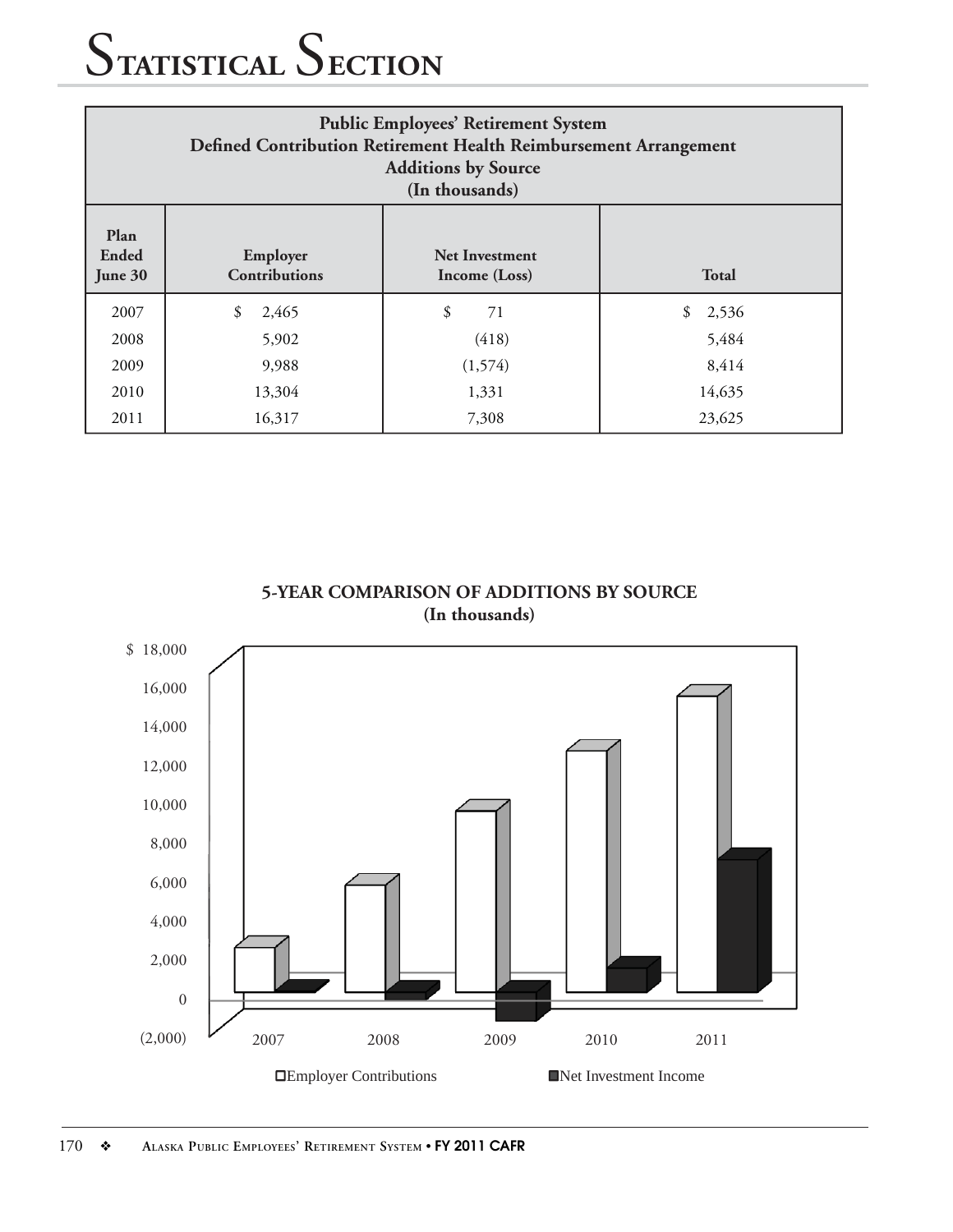| <b>Public Employees' Retirement System</b><br><b>Defined Benefit Pension</b><br><b>Deductions by Type</b><br>(In thousands) |                                   |               |                             |                                     |                 |               |  |  |
|-----------------------------------------------------------------------------------------------------------------------------|-----------------------------------|---------------|-----------------------------|-------------------------------------|-----------------|---------------|--|--|
| Year<br>Ended<br>June 30                                                                                                    | <b>Pension</b><br><b>Benefits</b> | Healthcare    | Refunds of<br>Contributions | Administrative<br><b>Deductions</b> | <b>Transfer</b> | <b>Total</b>  |  |  |
| 2002                                                                                                                        | 279,731<br>\$                     | 124,805<br>\$ | 12,869<br>\$                | \$<br>5,283                         | \$              | \$<br>422,688 |  |  |
| 2003                                                                                                                        | 307,684                           | 143,331       | 13,025                      | 5,880                               |                 | 469,920       |  |  |
| 2004                                                                                                                        | 329,390                           | 167,360       | 14,723                      | 5,296                               | (13,724)        | 503,045       |  |  |
| 2005                                                                                                                        | 357,763                           | 192,349       | 16,587                      | 5,006                               |                 | 571,705       |  |  |
| 2006                                                                                                                        | 381,672                           | 210,613       | 14,063                      | 5,801                               | ٠               | 612,149       |  |  |
| 2007                                                                                                                        | 410,545                           | 224,553       | 14,621                      | 6,246                               |                 | 655,965       |  |  |
| 2008                                                                                                                        | 439,123                           |               | 14,333                      | 6,585                               | 3,490,576       | 3,950,617     |  |  |
| 2009                                                                                                                        | 466,085                           |               | 12,498                      | 6,568                               |                 | 485,151       |  |  |
| 2010                                                                                                                        | 496,015                           |               | 12,364                      | 6,365                               |                 | 514,744       |  |  |
| 2011                                                                                                                        | 525,277                           |               | 11,923                      | 6,744                               |                 | 543,944       |  |  |

#### **10-YEAR COMPARISON OF DEDUCTIONS BY TYPE (In thousands)**

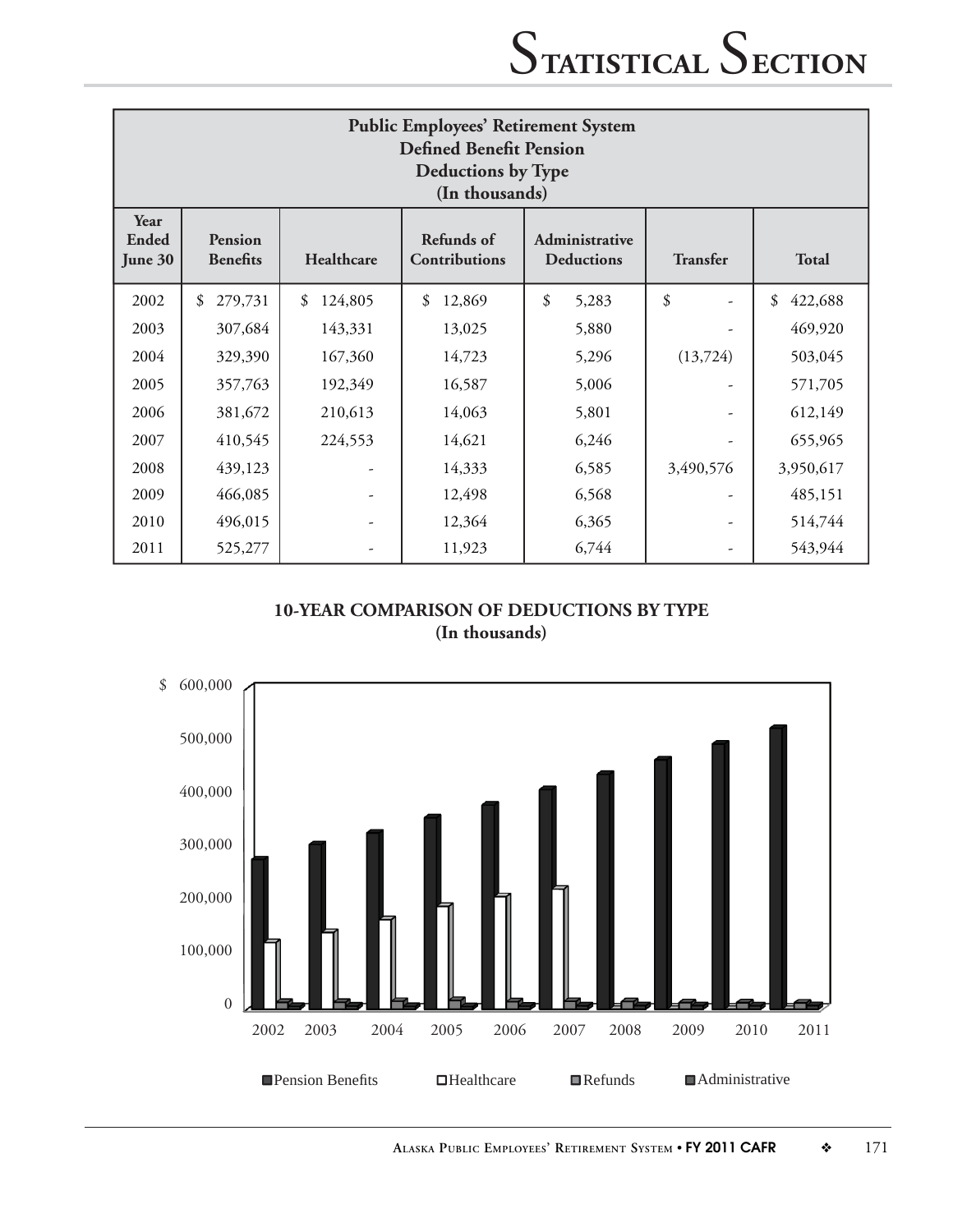| <b>Public Employees' Retirement System</b><br>Defined Benefit Alaska Retiree Healthcare Trust<br><b>Deductions by Type</b><br>(In thousands) |              |                                 |                   |              |  |  |
|----------------------------------------------------------------------------------------------------------------------------------------------|--------------|---------------------------------|-------------------|--------------|--|--|
| Plan<br>Ended<br>June 30                                                                                                                     | Healthcare   | Legal<br><b>Settlement Fees</b> | <b>Total</b>      |              |  |  |
| 2008                                                                                                                                         | \$<br>77,074 | \$<br>1,948                     | \$                | \$<br>79,022 |  |  |
| 2009                                                                                                                                         | 256,408      | 14,004                          |                   | 270,412      |  |  |
| 2010                                                                                                                                         | 312,901      | 8,226                           | 407,555<br>86,428 |              |  |  |
| 2011                                                                                                                                         | 299,196      | 7,806                           |                   | 307,002      |  |  |

**4-YEAR COMPARISON OF DEDUCTIONS BY TYPE (In thousands)**

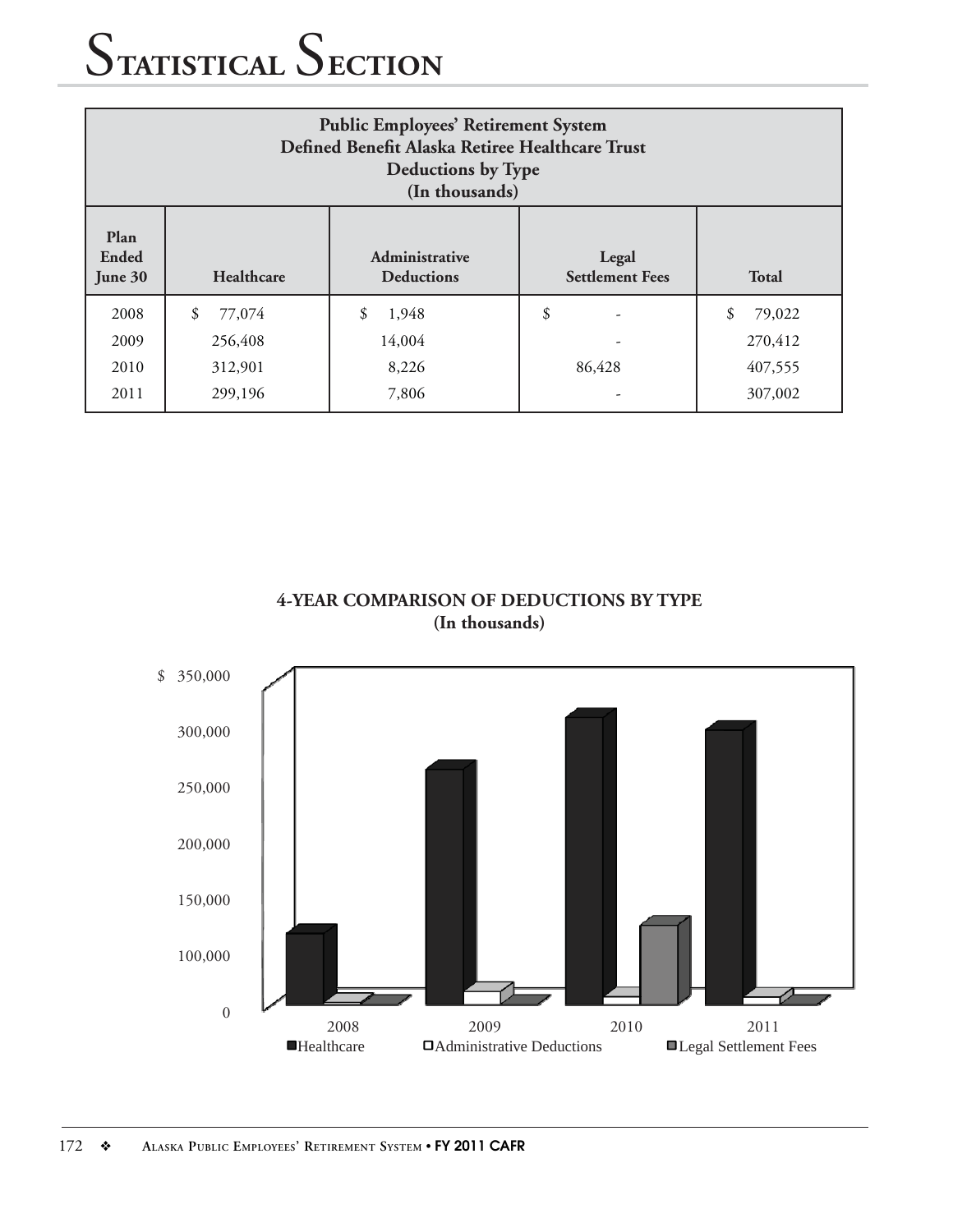| <b>Public Employees' Retirement System</b><br><b>Defined Contribution Retirement Participant Directed</b><br><b>Deductions by Type</b><br>(In thousands) |                                                                                   |          |           |  |  |  |
|----------------------------------------------------------------------------------------------------------------------------------------------------------|-----------------------------------------------------------------------------------|----------|-----------|--|--|--|
| Plan<br><b>Ended</b><br>June 30                                                                                                                          | Refund of<br>Administrative<br>Contributions<br><b>Total</b><br><b>Deductions</b> |          |           |  |  |  |
| 2007                                                                                                                                                     | \$<br>332                                                                         | \$<br>31 | \$<br>363 |  |  |  |
| 2008                                                                                                                                                     | 826                                                                               | 169      | 995       |  |  |  |
| 2009                                                                                                                                                     | 1,386                                                                             | 146      | 1,532     |  |  |  |
| 2010                                                                                                                                                     | 3,364<br>3,029<br>335                                                             |          |           |  |  |  |
| 2011                                                                                                                                                     | 6,273                                                                             | 1,664    | 7,937     |  |  |  |



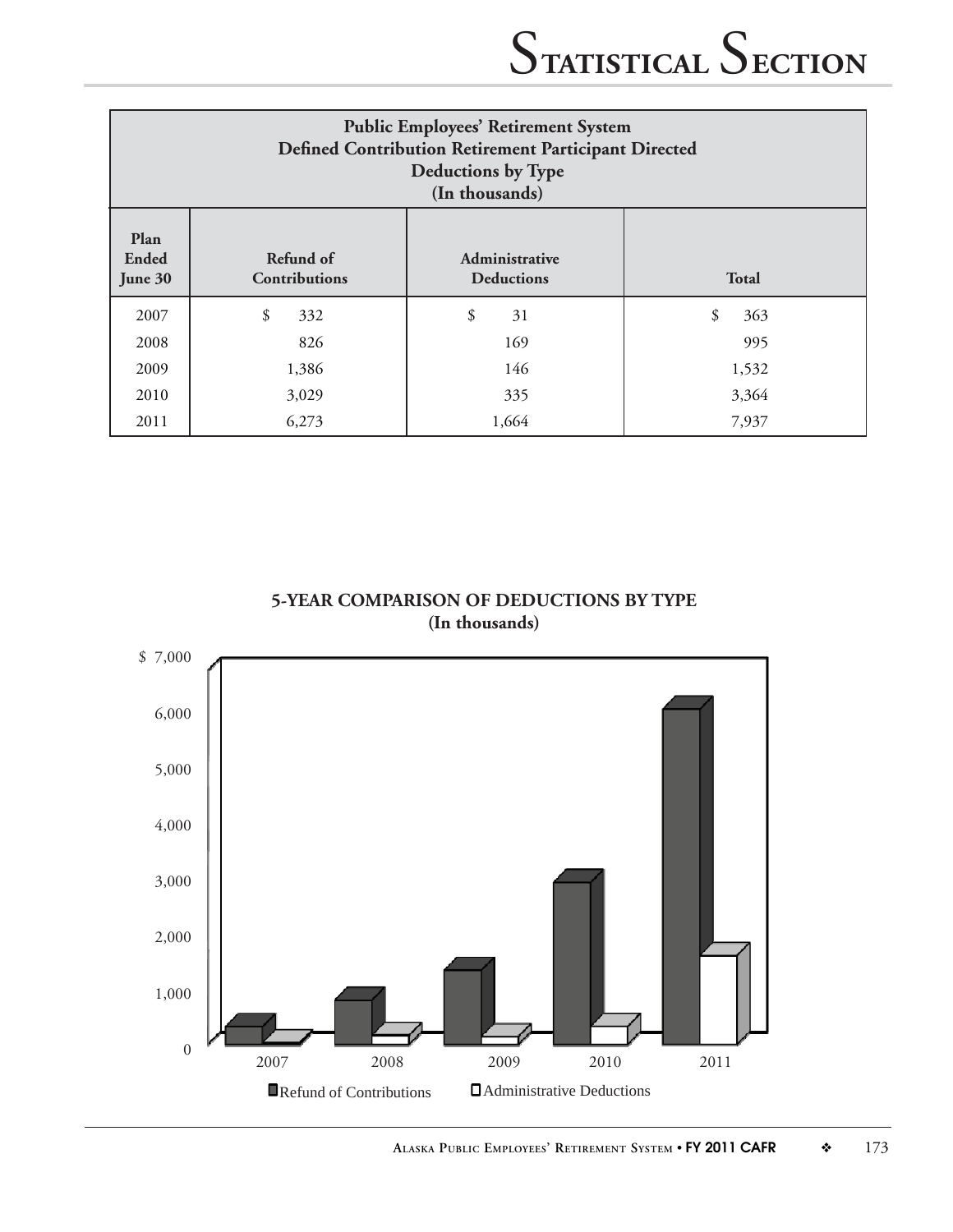| <b>Public Employees' Retirement System</b><br><b>Defined Contribution Retirement</b><br><b>Deductions by Type</b><br>(In thousands) |                            |              |  |  |  |  |
|-------------------------------------------------------------------------------------------------------------------------------------|----------------------------|--------------|--|--|--|--|
| Plan<br><b>Ended</b><br>June 30                                                                                                     | Pension<br><b>Benefits</b> | <b>Total</b> |  |  |  |  |
| 2007                                                                                                                                | \$                         | \$           |  |  |  |  |
| 2008                                                                                                                                |                            |              |  |  |  |  |
| 2009                                                                                                                                |                            |              |  |  |  |  |
| 2010                                                                                                                                |                            |              |  |  |  |  |
| 2011                                                                                                                                | 40                         | 40           |  |  |  |  |

### **5-YEAR COMPARISON OF DEDUCTIONS BY TYPE (In thousands)**

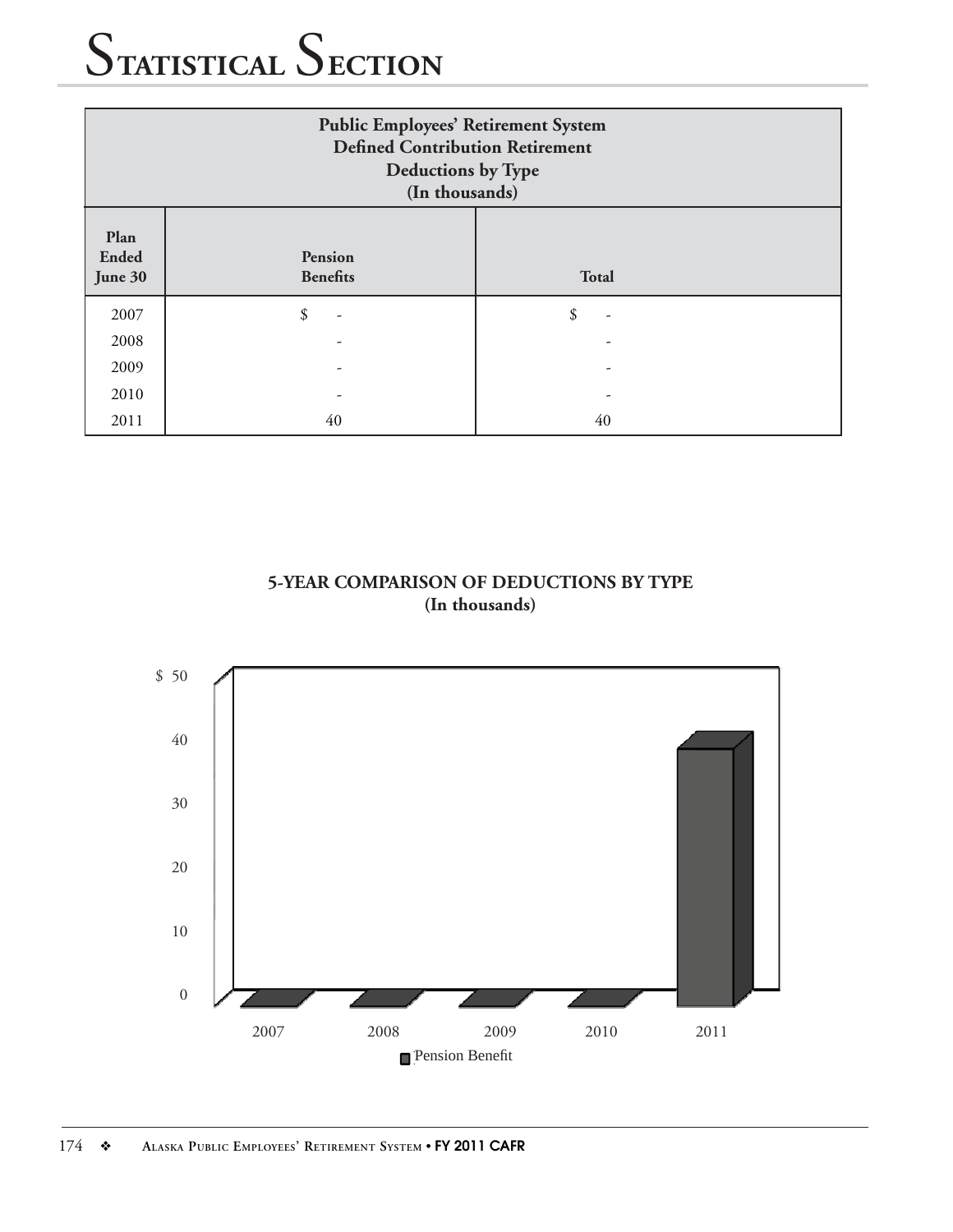| <b>Public Employees' Retirement System</b><br><b>Schedule of Average Benefit Payments</b><br><b>New Benefit Recipients</b>                                                          |                           |                          |                           |                                               |                |                |               |
|-------------------------------------------------------------------------------------------------------------------------------------------------------------------------------------|---------------------------|--------------------------|---------------------------|-----------------------------------------------|----------------|----------------|---------------|
|                                                                                                                                                                                     | $0 - 4$                   | $5 - 9$                  | $10 - 14$                 | <b>Years of Credited Service</b><br>$15 - 19$ | $20 - 24$      | $25 - 29$      | $30+$         |
|                                                                                                                                                                                     |                           | Other                    |                           |                                               |                |                |               |
| Period 7/1/04 - 6/30/05:<br>Average Monthly Benefit<br>Number of Recipients                                                                                                         | \$<br>423<br>40           | \$516<br>363             | \$1,008<br>266            | \$1,571<br>211                                | \$2,249<br>213 | \$3,176<br>118 | \$3,369<br>76 |
| Period 7/1/05 - 6/30/06:<br>Average Monthly Benefit<br>Number of Recipients                                                                                                         | \$<br>519<br>72           | \$536<br>319             | \$<br>950<br>271          | \$1,464<br>246                                | \$2,212<br>197 | \$3,247<br>184 | \$3,837<br>50 |
| Period 7/1/06 - 6/30/07:<br>Average Monthly Benefit<br>Number of Recipients                                                                                                         | \$1,026<br>97             | \$564<br>320             | \$1,084<br>263            | \$1,773<br>207                                | \$2,509<br>190 | \$3,699<br>183 | \$4,132<br>44 |
| Period 7/1/07 - 6/30/08:<br>Average Monthly Benefit<br>Number of Recipients                                                                                                         | \$<br>586<br>69           | \$548<br>315             | \$1,044<br>249            | \$1,655<br>222                                | \$2,668<br>172 | \$3,642<br>170 | \$4,561<br>56 |
| Period 7/1/08 - 6/30/09:<br>Average Monthly Benefit<br>Number of Recipients                                                                                                         | \$534<br>71               | \$554<br>341             | \$<br>988<br>216          | \$1,708<br>171                                | \$2,693<br>154 | \$3,718<br>159 | \$4,723<br>47 |
| Period 7/1/09 - 6/30/10:<br>Average Monthly Benefit<br>Number of Recipients                                                                                                         | \$485<br>93               | \$579<br>367             | \$1,116<br>273            | \$1,763<br>217                                | \$2,674<br>218 | \$4,008<br>200 | \$5,039<br>74 |
|                                                                                                                                                                                     |                           | Peace Officer/Firefigher |                           |                                               |                |                |               |
| Period 7/1/04 - 6/30/05:<br>Average Monthly Benefit<br>Number of Recipients                                                                                                         | \$<br>277<br>1            | \$<br>700<br>14          | \$1,209<br>20             | \$1,823<br>23                                 | \$2,852<br>66  | \$3,804<br>13  | \$3,846<br>3  |
| Period 7/1/05 - 6/30/06:<br>Average Monthly Benefit<br>Number of Recipients                                                                                                         | \$1,556<br>5              | \$748<br>11              | \$1,280<br>$\overline{Q}$ | \$2,236<br>26                                 | \$2,931<br>29  | \$3,595<br>13  | \$4,190<br>3  |
| Period 7/1/06 - 6/30/07:<br>Average Monthly Benefit<br>Number of Recipients                                                                                                         | \$<br>925<br>4            | \$858<br>13              | \$1,304<br>9              | \$2,385<br>26                                 | \$3,180<br>40  | \$4,198<br>12  | \$4,942<br>4  |
| Period 7/1/07 - 6/30/08:<br>Average Monthly Benefit<br>Number of Recipients                                                                                                         | \$1,522<br>6              | \$950<br>13              | \$1,171<br>13             | \$2,378<br>20                                 | \$3,179<br>32  | \$3,837<br>18  | \$6,014<br>3  |
| Period 7/1/08 - 6/30/09:<br>Average Monthly Benefit<br>Number of Recipients                                                                                                         | \$<br>489<br>2            | \$820<br>17              | \$979<br>11               | \$2,466<br>18                                 | \$3,152<br>23  | \$4,213<br>7   | \$4,894<br>5  |
| Period 7/1/09 - 6/30/10:<br>Average Monthly Benefit<br>Number of Recipients<br>"Average Monthly Benefit" includes post-retirement pension adjustments and cost-of-living increases. | \$1,902<br>$\overline{4}$ | \$1,242<br>7             | \$1,459<br>16             | \$2,284<br>14                                 | \$3,179<br>28  | \$4,527<br>14  | \$4,695<br>7  |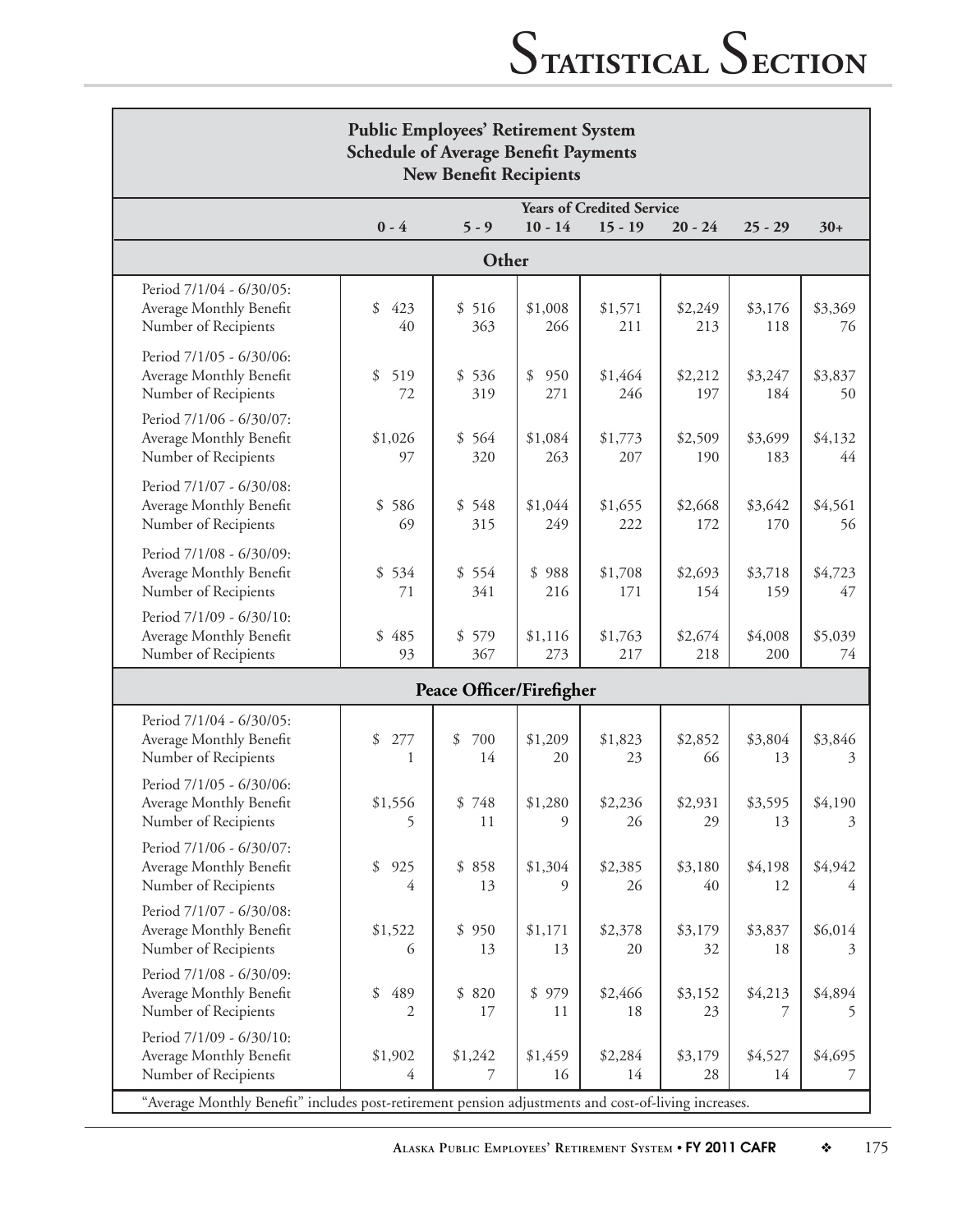| <b>Public Employees' Retirement System</b><br>Schedule of Pension and Healthcare Benefits Deductions by Type<br>(In thousands) |                |                   |                 |            |              |  |  |
|--------------------------------------------------------------------------------------------------------------------------------|----------------|-------------------|-----------------|------------|--------------|--|--|
| Year<br><b>Ended</b><br>June 30                                                                                                | <b>Service</b> | <b>Disability</b> | <b>Survivor</b> | Healthcare | <b>Total</b> |  |  |
| 2002                                                                                                                           | \$258,189      | \$8,379           | \$13,163        | \$124,805  | \$404,536    |  |  |
| 2003                                                                                                                           | 283,927        | 8,827             | 14,930          | 143,331    | 451,015      |  |  |
| 2004                                                                                                                           | 305,047        | 8,691             | 15,652          | 167,360    | 496,750      |  |  |
| 2005                                                                                                                           | 332,179        | 8,720             | 16,864          | 192,349    | 550,112      |  |  |
| 2006                                                                                                                           | 355,841        | 7,779             | 18,052          | 210,613    | 592,285      |  |  |
| 2007                                                                                                                           | 383,516        | 7,603             | 19,426          | 224,553    | 635,098      |  |  |
| 2008                                                                                                                           | 405,775        | 8,460             | 24,888          | 235,474    | 674,597      |  |  |
| 2009                                                                                                                           | 436,656        | 6,644             | 22,785          | 245,328    | 711,413      |  |  |
| 2010                                                                                                                           | 464,735        | 6,539             | 24,741          | 283,095    | 779,110      |  |  |
| 2011                                                                                                                           | 492,808        | 5,821             | 26,648          | 323,843    | 849,120      |  |  |

### **20-YEAR COMPARISON OF RETIREE MONTHLY HEALTHCARE PREMIUMS**

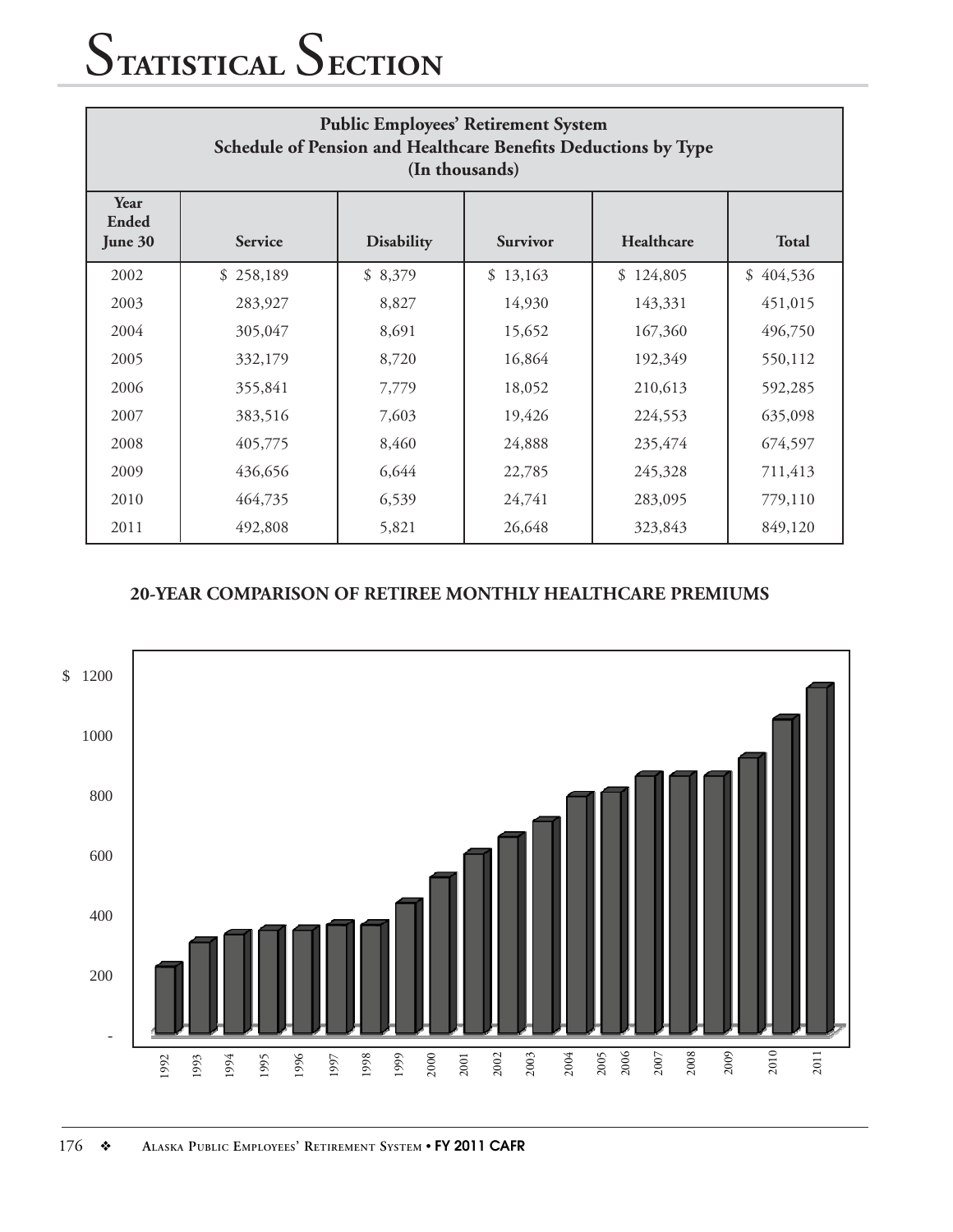| <b>Public Employees' Retirement System</b><br><b>Schedule of Pension Benefit Recipients by Type</b><br>of Pension Benefit and Option Selected<br>Valuation as of June 30, 2010 |                                                                                                                                                                                                   |                |                                   |                                  |                |                |                        |            |                      |
|--------------------------------------------------------------------------------------------------------------------------------------------------------------------------------|---------------------------------------------------------------------------------------------------------------------------------------------------------------------------------------------------|----------------|-----------------------------------|----------------------------------|----------------|----------------|------------------------|------------|----------------------|
| Amount of<br><b>Monthly Pension</b>                                                                                                                                            | Number<br>of                                                                                                                                                                                      |                | Type of<br><b>Pension Benefit</b> |                                  |                |                | <b>Option Selected</b> |            |                      |
| Benefit                                                                                                                                                                        | Recipients                                                                                                                                                                                        | 1              | 2                                 | 3                                | $\mathbf{1}$   | $\overline{2}$ | 3                      | 4          | 5                    |
|                                                                                                                                                                                |                                                                                                                                                                                                   |                |                                   | Other                            |                |                |                        |            |                      |
| \$<br>300<br>1<br>$\overline{a}$                                                                                                                                               | 1,934                                                                                                                                                                                             | 1,553          | 378                               | 3                                | 844            | 378            | 286                    | 60         | 366                  |
| 301<br>600<br>$\frac{1}{2}$                                                                                                                                                    | 4,338                                                                                                                                                                                             | 3,737          | 561                               | 40                               | 2,121          | 1,092          | 663                    | 243        | 219                  |
| 601<br>900<br>$\overline{\phantom{a}}$<br>901<br>1,200                                                                                                                         | 3,369                                                                                                                                                                                             | 2,940<br>2,448 | 408<br>290                        | 21<br>37                         | 1,586<br>1,289 | 855<br>707     | 520<br>453             | 212<br>186 | 196<br>140           |
| $\overline{\phantom{a}}$<br>1,201<br>1,500<br>$\overline{\phantom{a}}$                                                                                                         | 2,775<br>2,254                                                                                                                                                                                    | 1,997          | 212                               | 45                               | 1,000          | 642            | 350                    | 130        | 132                  |
| 1,501<br>1,800<br>$\overline{\phantom{a}}$                                                                                                                                     | 1,715                                                                                                                                                                                             | 1,561          | 122                               | 32                               | 698            | 504            | 281                    | 118        | 114                  |
| 1,801<br>2,100<br>$\overline{\phantom{a}}$                                                                                                                                     | 1,438                                                                                                                                                                                             | 1,312          | 92                                | 34                               | 573            | 444            | 237                    | 95         | 89                   |
| 2,400<br>2,101<br>$\overline{\phantom{a}}$                                                                                                                                     | 1,148                                                                                                                                                                                             | 1,071          | 52                                | 25                               | 445            | 349            | 209                    | 77         | 68                   |
| 2,401<br>2,700                                                                                                                                                                 | 929                                                                                                                                                                                               | 876            | 45                                | 8                                | 344            | 318            | 174                    | 50         | 43                   |
| 2,701<br>3,000                                                                                                                                                                 | 743                                                                                                                                                                                               | 707            | 30                                | 6                                | 256            | 269            | 136                    | 35         | 47                   |
| 3,001<br>3,300                                                                                                                                                                 | 637                                                                                                                                                                                               | 621            | 14                                | $\overline{c}$                   | 195            | 258            | 113                    | 43         | 28                   |
| 3,301<br>3,600<br>$\overline{\phantom{a}}$                                                                                                                                     | 480                                                                                                                                                                                               | 461            | 15                                | $\overline{4}$                   | 167            | 191            | 60                     | 37         | 25                   |
| 3,900<br>3,601<br>÷,                                                                                                                                                           | 389                                                                                                                                                                                               | 381            | 7                                 | $\mathbf{1}$                     | 121            | 158            | 73                     | 22         | 15                   |
| 3,901<br>4,200<br>$\frac{1}{2}$                                                                                                                                                | 346                                                                                                                                                                                               | 343            | 1                                 | $\overline{\mathbf{c}}$          | 102            | 161            | 58                     | 14         | 11                   |
| over 4,200                                                                                                                                                                     | 1,065                                                                                                                                                                                             | 1,054          | 9                                 | $\overline{2}$                   | 310            | 440            | 205                    | 72         | 38                   |
| Totals                                                                                                                                                                         | 23,560                                                                                                                                                                                            | 21,062 2,236   |                                   | 262                              | 10,051         | 6,766          | 3,818                  | 1,394      | 1,531                |
|                                                                                                                                                                                |                                                                                                                                                                                                   |                |                                   | <b>Peace Officer/Firefighter</b> |                |                |                        |            |                      |
| \$<br>300<br>1<br>$\overline{\phantom{a}}$                                                                                                                                     | 46                                                                                                                                                                                                | 26             | 20                                | $\boldsymbol{0}$                 | 25             | 8              | 1                      | 1          | 11                   |
| 600<br>301<br>$\frac{1}{2}$                                                                                                                                                    | 157                                                                                                                                                                                               | 104            | 52                                | 1                                | 72             | 39             | 21                     | 12         | 13                   |
| 601<br>900<br>$\frac{1}{2}$                                                                                                                                                    | 137                                                                                                                                                                                               | 85             | 49                                | 3                                | 74             | 35             | 8                      | 10         | 10                   |
| 901<br>1,200<br>$\overline{\phantom{a}}$                                                                                                                                       | 163                                                                                                                                                                                               | 112            | 47                                | 4                                | 85             | 39             | 18                     | 8          | 13                   |
| 1,201<br>1,500<br>$\overline{\phantom{a}}$                                                                                                                                     | 137                                                                                                                                                                                               | 104            | 29                                | 4                                | 70             | 28             | 17                     | 12         | 10                   |
| 1,501<br>1,800<br>$\frac{1}{2}$                                                                                                                                                | 140                                                                                                                                                                                               | 111            | 26                                | 3                                | 51             | 48             | 23                     | 11         | 7                    |
| 1,801<br>2,100<br>$\overline{a}$                                                                                                                                               | 177                                                                                                                                                                                               | 136            | 32                                | 9                                | 75             | 51             | 25<br>27               | 14         | 12                   |
| 2,400<br>2,101<br>2,401<br>2,700                                                                                                                                               | 205<br>199                                                                                                                                                                                        | 172<br>182     | 25<br>12                          | 8<br>5                           | 75<br>54       | 79<br>86       | 28                     | 17<br>19   | $\overline{7}$<br>12 |
| 3,000<br>2,701                                                                                                                                                                 | 245                                                                                                                                                                                               | 227            | 14                                | $\overline{4}$                   | 65             | 116            | 43                     | 9          | 12                   |
| 3,300<br>3,001                                                                                                                                                                 | 202                                                                                                                                                                                               | 189            | 11                                | 2                                | 56             | 96             | 25                     | 18         | 7                    |
| 3,301<br>3,600                                                                                                                                                                 | 190                                                                                                                                                                                               | 184            | 5                                 | 1                                | 48             | 91             | 24                     | 15         | 12                   |
| 3,601<br>3,900                                                                                                                                                                 | 153                                                                                                                                                                                               | 149            | 3                                 | 1                                | 41             | 74             | 17                     | 14         | 7                    |
| 3,901<br>4,200                                                                                                                                                                 | 142                                                                                                                                                                                               | 140            | $\overline{2}$                    | 0                                | 35             | 68             | 19                     | 13         | 7                    |
| over 4,200                                                                                                                                                                     | 384                                                                                                                                                                                               | 377            | 7                                 | $\boldsymbol{0}$                 | 76             | 223            | 43                     | 31         | 11                   |
| Totals                                                                                                                                                                         | 2,677                                                                                                                                                                                             | 2,298          | 334                               | 45                               | 902            | 1,081          | 339                    | 204        | 151                  |
| <b>Type of Pension Benefit</b><br>1 - Regular retirement<br>2 - Survivor payment<br>3 - Disability                                                                             | <b>Option Selected</b><br>1 - Whole Life Annuity<br>2 - 75% Joint and Survivor Annuity<br>3 - 50% Joint and Survivor Annuity<br>4 - 66-2/3% Joint and Survivor Annuity<br>5 - Level Income Option |                |                                   |                                  |                |                |                        |            |                      |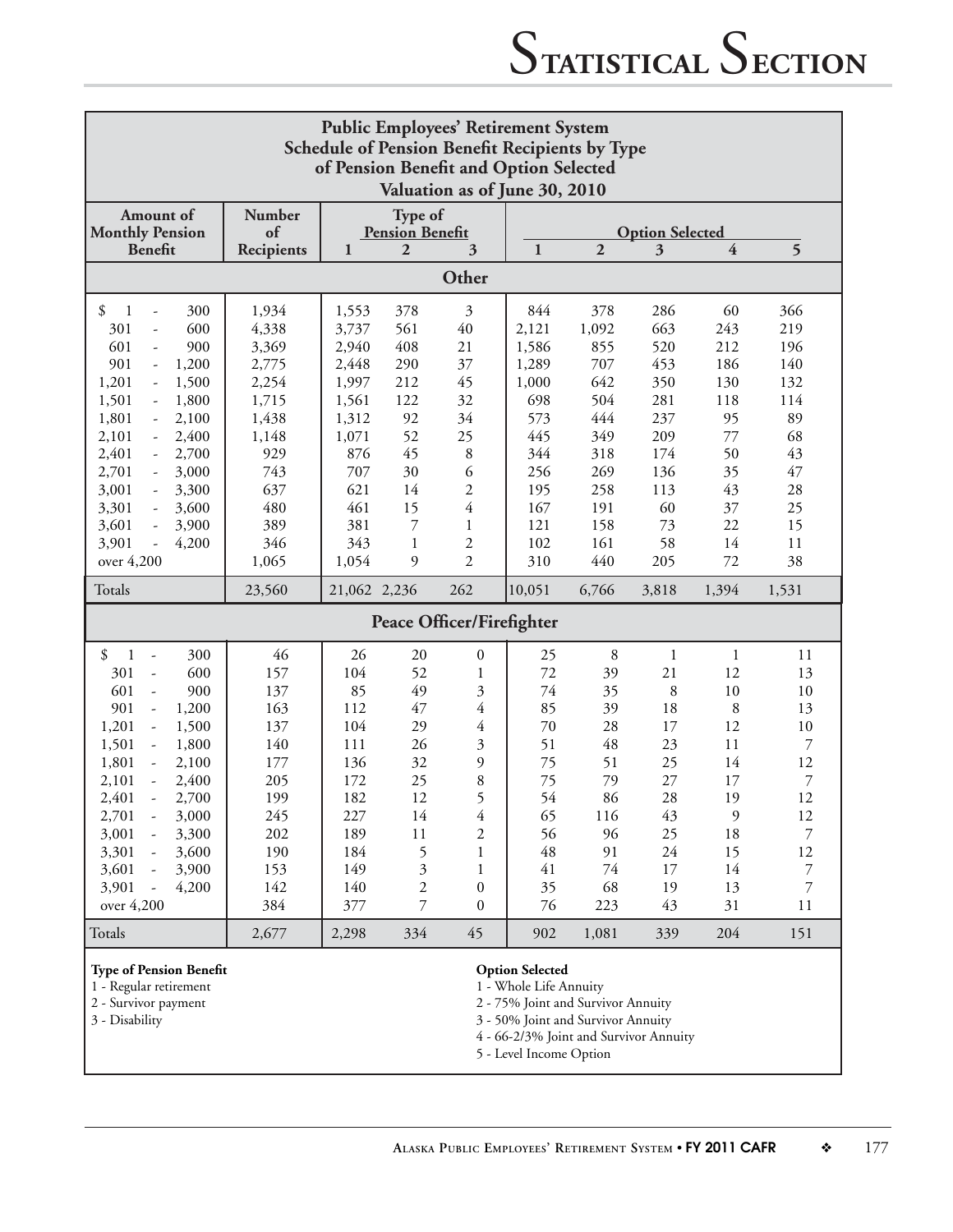| <b>Public Employees' Retirement System</b><br><b>System Membership by Status</b> |        |                                                      |                                      |                                                      |              |  |  |  |
|----------------------------------------------------------------------------------|--------|------------------------------------------------------|--------------------------------------|------------------------------------------------------|--------------|--|--|--|
| <b>Year Ended</b><br>June 30                                                     | Active | Retirees,<br>Disabilitants &<br><b>Beneficiaries</b> | <b>Vested</b><br><b>Terminations</b> | <b>Nonvested</b><br><b>Terminations</b><br>w/Balance | <b>Total</b> |  |  |  |
| 2001                                                                             | 32,441 | 16,274                                               | 6,187                                | 11,403                                               | 66,305       |  |  |  |
| 2002                                                                             | 33,242 | 17,215                                               | 5,702                                | 11,301                                               | 67,460       |  |  |  |
| 2003                                                                             | 34,065 | 18,431                                               | 5,841                                | 10,798                                               | 69,135       |  |  |  |
| 2004                                                                             | 33,612 | 19,572                                               | 5,965                                | 11,860                                               | 71,009       |  |  |  |
| 2005                                                                             | 33,730 | 20,703                                               | 6,105                                | 12,761                                               | 73,299       |  |  |  |
| 2006                                                                             | 34,071 | 21,901                                               | 6,219                                | 14,155                                               | 76,346       |  |  |  |
| 2007                                                                             | 31,362 | 22,997                                               | 6,398                                | 14,902                                               | 75,659       |  |  |  |
| 2008                                                                             | 28,850 | 24,082                                               | 6,627                                | 14,930                                               | 74,489       |  |  |  |
| 2009                                                                             | 27,565 | 25,015                                               | 6,566                                | 14,626                                               | 73,772       |  |  |  |
| 2010                                                                             | 26,442 | 26,237                                               | 6,253                                | 14,543                                               | 73,475       |  |  |  |



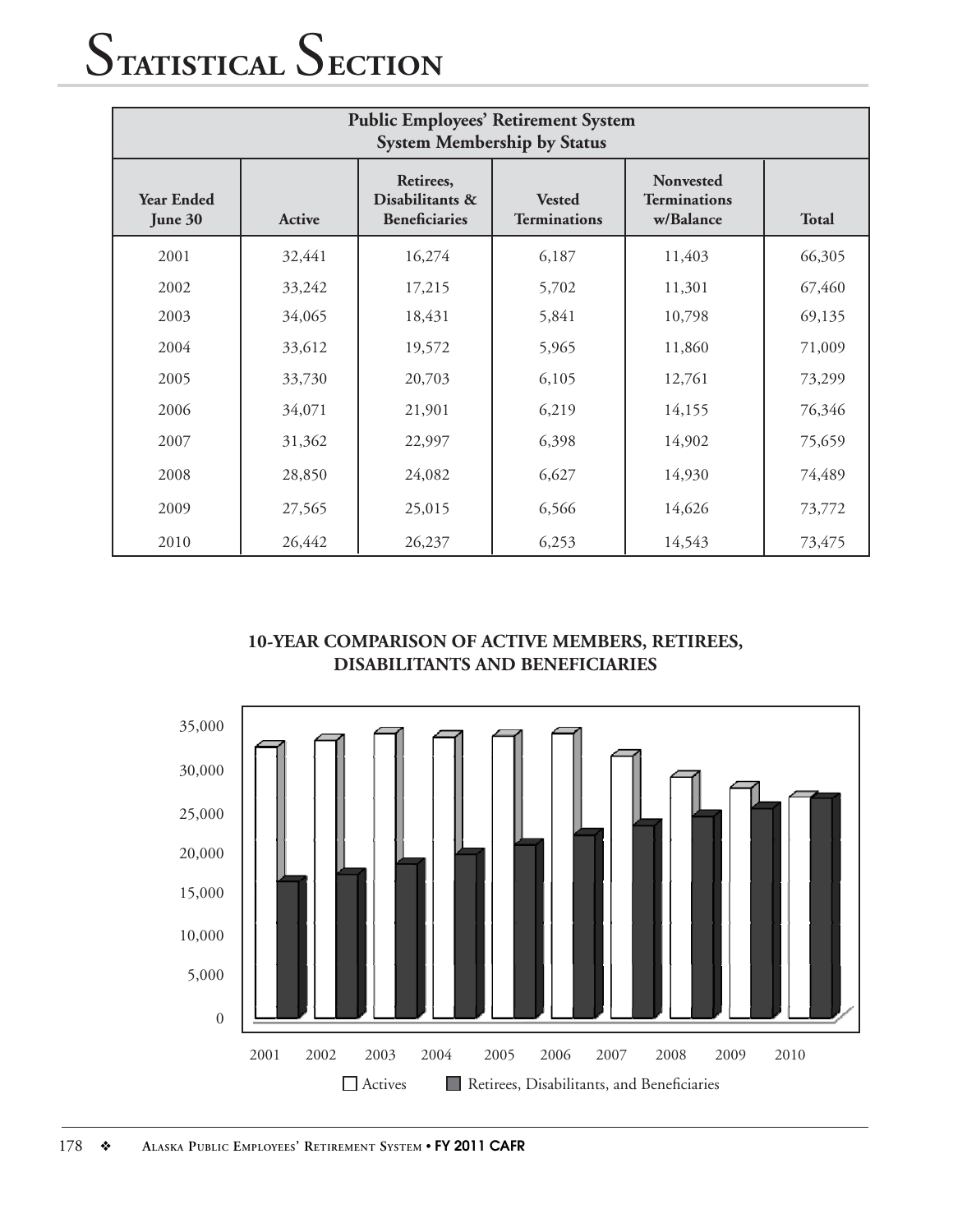| <b>Public Employees' Retirement System</b><br><b>Principal Participating Employers</b><br>June 30, 2011 |                                    |        |                                                            |  |  |
|---------------------------------------------------------------------------------------------------------|------------------------------------|--------|------------------------------------------------------------|--|--|
| Employer                                                                                                | Non-retired<br><b>Members</b>      | Rank   | Percentage of<br>of Total<br>Non-retired<br><b>Members</b> |  |  |
| State of Alaska<br>Anchorage School District<br>University of Alaska<br><b>Total</b>                    | 25,559<br>5,232<br>4,484<br>35,275 | 2<br>3 | 41.8%<br>8.6<br>7.3<br>57.7%                               |  |  |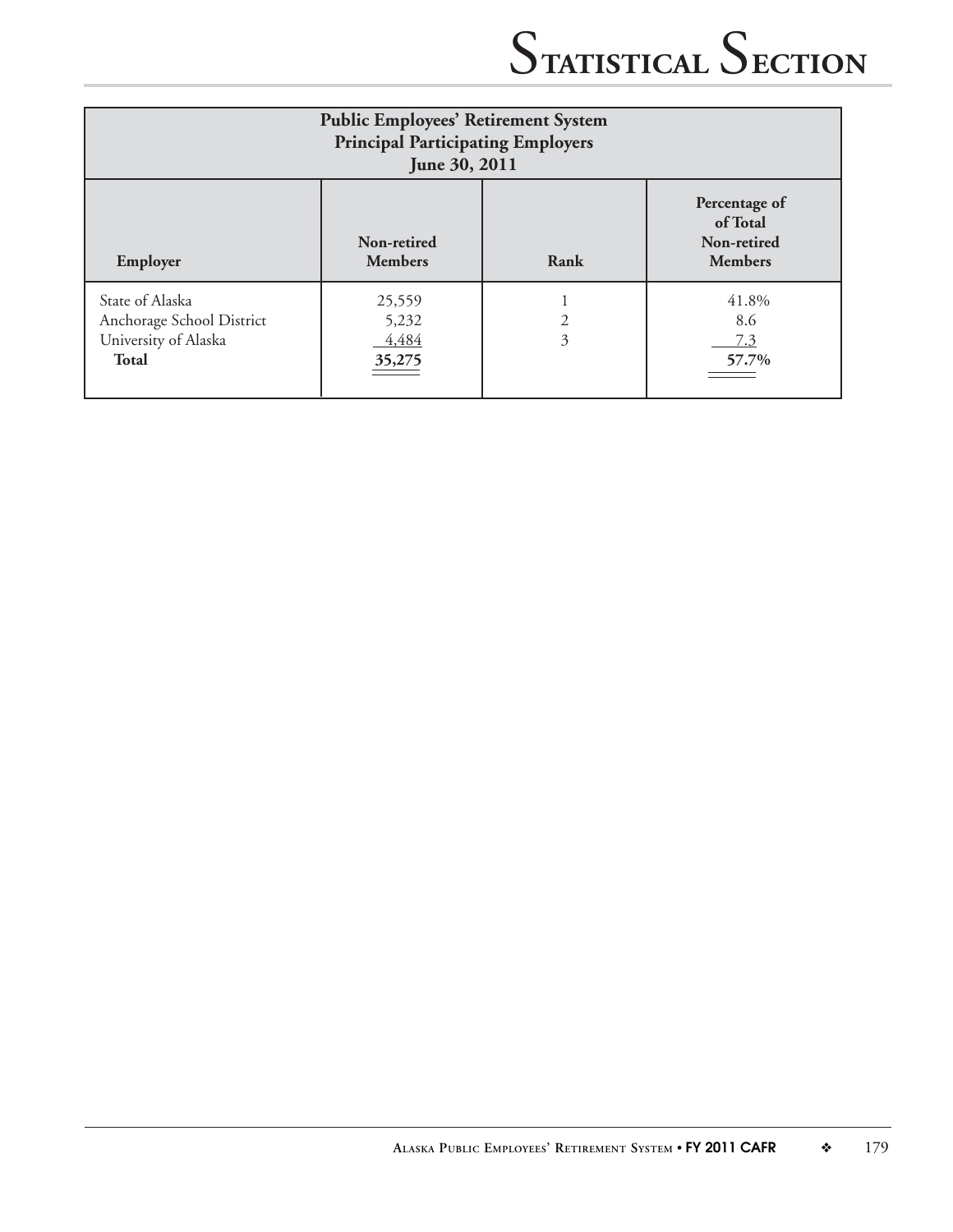#### **Public Employees' Retirement System Participating Employers at June 30, 2011**

Akutan, City of Alaska, State of Alaska Gateway School District Alaska Housing Finance Corporation Alaska Municipal League Alaska, University of Aleutian Housing Authority Aleutian Region School District Aleutians East Borough Aleutians East Borough School District Aleutians West Coastal Resource Service Area Allakaket, City of Anchorage, Municipality of Anchorage Community Development Authority Anchorage School District Anderson, City of Aniak, City of Annette Island School District Atka, City of

Baranof Island Housing Authority Barrow, City of Bartlett Regional Hospital Bering Straits Coastal Resource Service Area Bering Straits Regional Housing Authority Bering Strait School District Bethel, City of Bristol Bay Borough Bristol Bay Borough School District Bristol Bay Housing Authority

Chatham School District Chugach School District Cook Inlet Housing Authority Copper River Basin Regional Housing Authority Copper River School District Cordova, City of

Cordova City School District Cordova Community Medical Center Craig, City of Craig City School District

Delta-Greely School District Delta Junction, City of Denali Borough Denali Borough School District Dillingham, City of Dillingham City School District

Eek, City of Egegik, City of Elim, City of

Fairbanks, City of Fairbanks North Star Borough Fairbanks North Star Borough School District Fort Yukon, City of

Galena, City of Galena City School District

Haines Borough Haines Borough School District Homer, City of Hoonah, City of Hoonah City School District Hooper Bay, City of Huslia, City of Hydaburg City School District

Iditarod Area School District Ilisagvik College Interior Regional Housing Authority Inter-Island Ferry Authority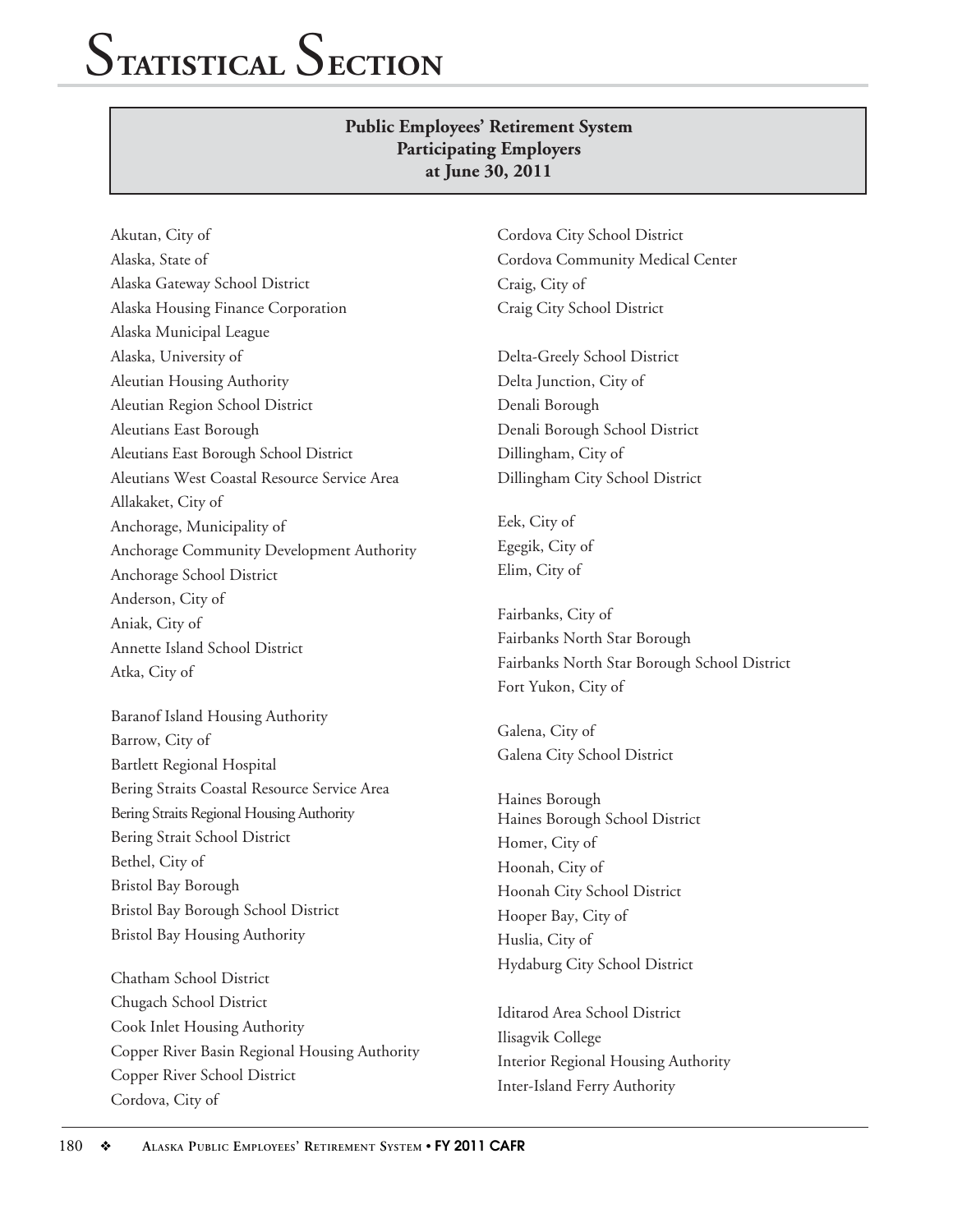#### **Public Employees' Retirement System Participating Employers at June 30, 2011 (continued)**

Juneau School District, City and Borough Juneau, City and Borough of

Kachemak, City of Kake City School District Kaltag, City of Kashunamiut School District Kenai, City of Kenai Peninsula Borough Kenai Peninsula Borough School District Ketchikan, City of Ketchikan Gateway Borough Ketchikan Gateway Borough School District King Cove, City of Kivalina, City of Klawock, City of Klawock City School District Kodiak, City of Kodiak Island Borough Kodiak Island Borough School District Kotzebue, City of Koyuk, City of Kuspuk School District

Lake and Peninsula Borough Lake and Peninsula Borough School District Lower Kuskokwim School District Lower Yukon School District

Matanuska-Susitna Borough Matanuska-Susitna Borough School District Mekoryuk, City of

Nenana, City of Nenana City School District Nome, City of Nome City School District

Nome Joint Utility System Noorvik, City of North Pacific Fishery Management Council North Pacific Rim Housing Authority North Pole, City of North Slope Borough North Slope Borough School District Northwest Arctic Borough Northwest Arctic Borough School District Northwest Inupiat Housing Authority Nulato, City of

Palmer, City of Pelican, City of Pelican City School District Petersburg, City of Petersburg City School District Petersburg Medical Center Pribilof School District

Quinhagak, City of

Saint George, City of Saint Mary's School District Saint Paul, City of Sand Point, City of Saxman, City of Saxman Seaport Selawik, City of Seldovia, City of Seward, City of Shaktoolik, City of Sitka Borough School District Sitka, City and Borough of Sitka Community Hospital Skagway Municipality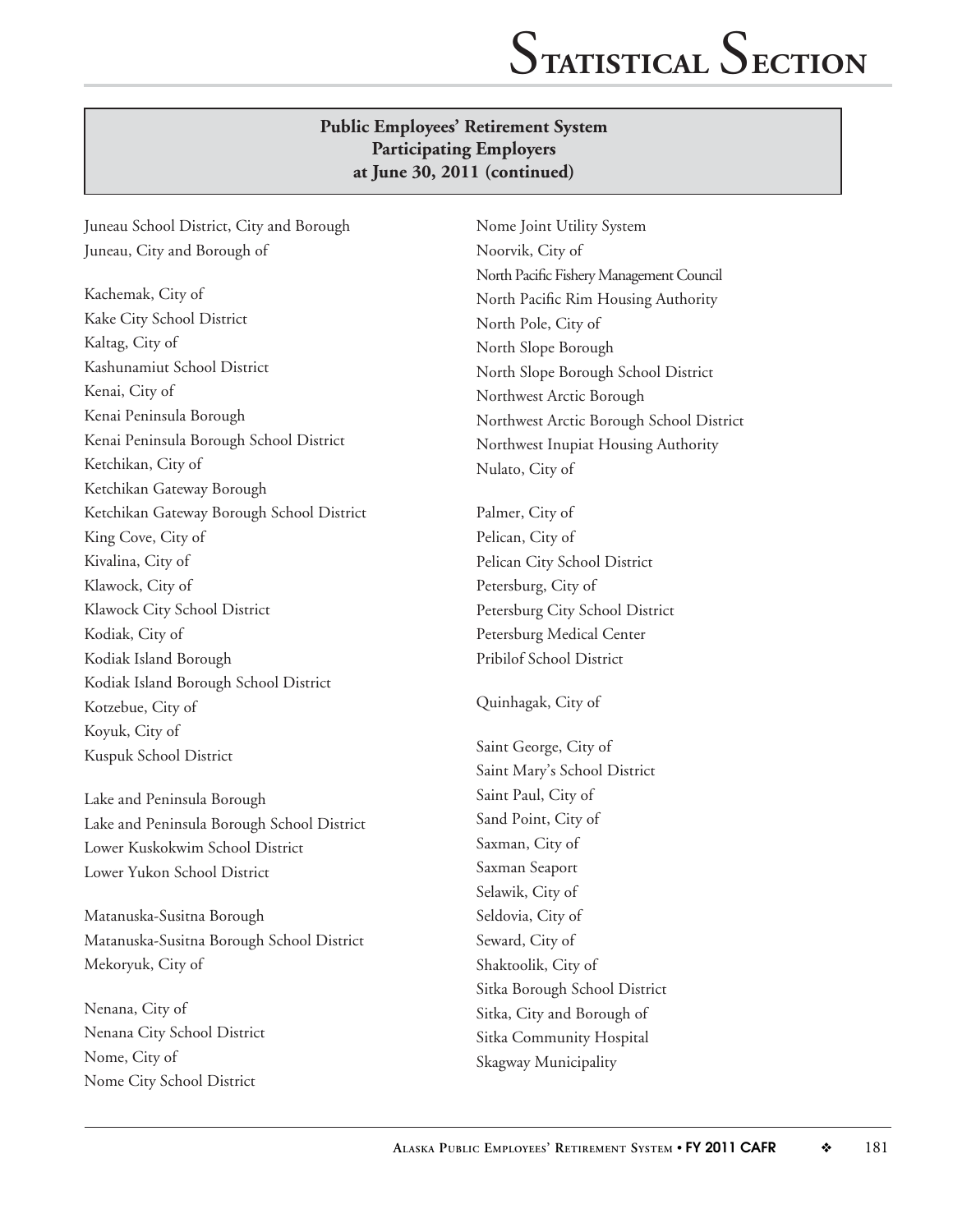#### **Public Employees' Retirement System Participating Employers at June 30, 2011 (continued)**

Skagway City School District Skagway Municipality Soldotna, City of Southeast Island School District Southeast Regional Resource Center Southwest Region School District Special Education Service Agency

Tagiugmiullu Nunamiullu Housing Authority Tanana, City of Tanana School District Thorne Bay, City of Tlingit-Haida Regional Housing Authority Toksook Bay, City of

Unalakleet, City of Unalaska, City of Unalaska City School District Upper Kalskag, City of

Valdez, City of Valdez City School District

Wasilla, City of Whittier, City of Wrangell, City and Borough of Wrangell Public School District

Yakutat, City and Borough of Yakutat School District Yukon Flats School District Yukon-Koyukuk School District Yupiit School District